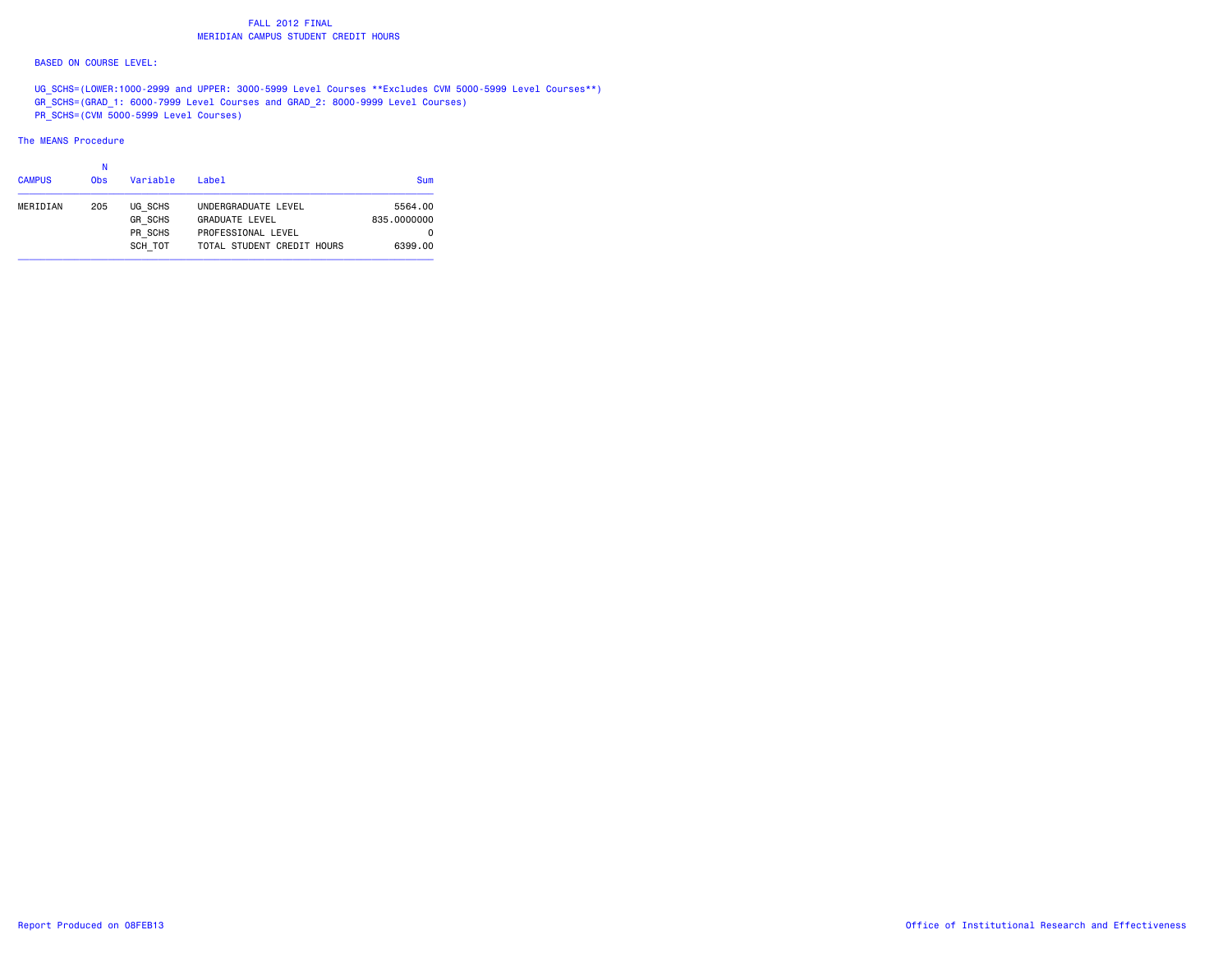#### The MEANS Procedure

| <b>Sum</b>  | Label                      | Variable | N<br><b>Obs</b> | <b>ACADEMIC COLLEGE</b> |
|-------------|----------------------------|----------|-----------------|-------------------------|
| 2730.00     | UNDERGRADUATE LEVEL        | UG SCHS  | 100             | ARTS & SCIENCES         |
| 126.0000000 | <b>GRADUATE LEVEL</b>      | GR SCHS  |                 |                         |
| $\Omega$    | PROFESSIONAL LEVEL         | PR SCHS  |                 |                         |
| 2856.00     | TOTAL STUDENT CREDIT HOURS | SCH TOT  |                 |                         |
| 1216.00     | UNDERGRADUATE LEVEL        | UG SCHS  | 26              | <b>BUSINESS</b>         |
| 0           | <b>GRADUATE LEVEL</b>      | GR_SCHS  |                 |                         |
| 0           | PROFESSIONAL LEVEL         | PR SCHS  |                 |                         |
| 1216.00     | TOTAL STUDENT CREDIT HOURS | SCH TOT  |                 |                         |
| 1618.00     | UNDERGRADUATE LEVEL        | UG SCHS  | 79              | EDUCATION               |
| 709,0000000 | <b>GRADUATE LEVEL</b>      | GR SCHS  |                 |                         |
| $\Omega$    | PROFESSIONAL LEVEL         | PR SCHS  |                 |                         |
| 2327,00     | TOTAL STUDENT CREDIT HOURS | SCH TOT  |                 |                         |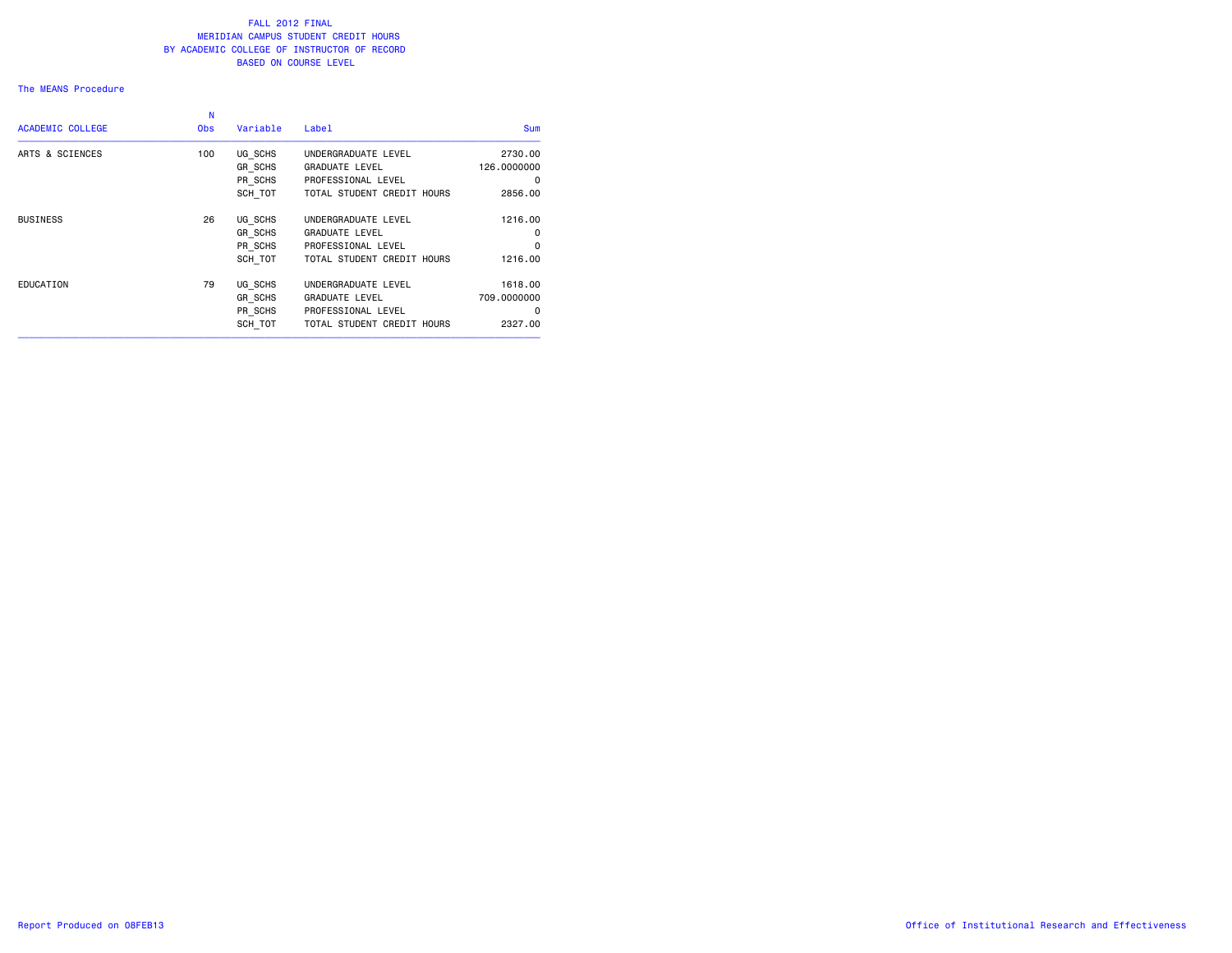|                                | <b>UNDERGRADUATE</b> | <b>GRADUATE</b> | <b>PROFESSIONAL</b> |              |
|--------------------------------|----------------------|-----------------|---------------------|--------------|
| <b>ACADEMIC DEPARTMENT</b>     | <b>LEVEL</b>         | <b>LEVEL</b>    | <b>LEVEL</b>        | <b>TOTAL</b> |
| Anthro, & Mid. East. Cultures  | 36.00                | 0.00            | 0.00                | 36.00        |
| Biological Sciences            | 175.00               | 0.00            | 0.00                | 175.00       |
| Class & Mod Lang & Literatures | 15.00                | 0.00            | 0.00                | 15.00        |
| Communication                  | 238,00               | 6.00            | 0.00                | 244.00       |
| English                        | 342,00               | 18,00           | 0.00                | 360,00       |
| Geosciences                    | 162,00               | 0.00            | 0.00                | 162.00       |
| History                        | 246.00               | 81.00           | 0.00                | 327,00       |
| Math & Statistics              | 210,00               | 3.00            | 0.00                | 213,00       |
| Philosophy & Religion          | 129.00               | 0.00            | 0.00                | 129,00       |
| Political Sci & Pub Admin      | 21.00                | 0.00            | 0.00                | 21.00        |
| Psychology                     | 400.00               | 12.00           | 0.00                | 412,00       |
| Sociology                      | 756.00               | 6.00            | 0.00                | 762,00       |
|                                |                      |                 |                     |              |
|                                | 2730.00              | 126.00          | 0.00                | 2856,00      |
|                                | ==============       | --------------  | ==============      | ==========   |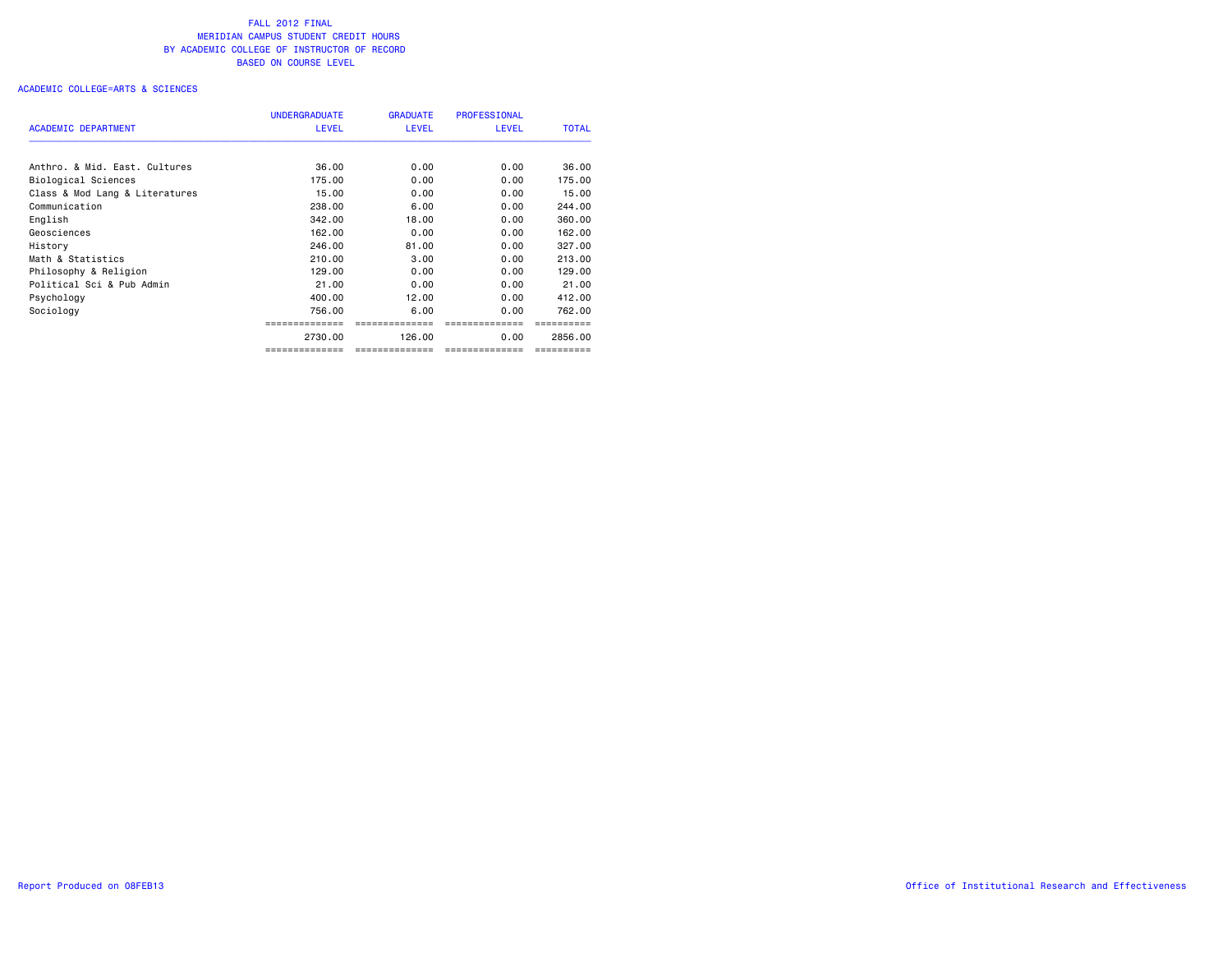### ACADEMIC COLLEGE=BUSINESS

|                                | <b>UNDERGRADUATE</b> | <b>GRADUATE</b> | <b>PROFESSIONAL</b> |              |
|--------------------------------|----------------------|-----------------|---------------------|--------------|
| <b>ACADEMIC DEPARTMENT</b>     | <b>LEVEL</b>         | <b>LEVEL</b>    | <b>LEVEL</b>        | <b>TOTAL</b> |
| Accounting                     | 168.00               | 0.00            | 0.00                | 168.00       |
| Finance & Economics            | 114.00               | 0.00            | 0.00                | 114.00       |
| Management & Info Systems      | 760.00               | 0.00            | 0.00                | 760.00       |
| Marketing, Quan Anal &Bus. Law | 174.00               | 0.00            | 0.00                | 174.00       |
|                                |                      |                 |                     |              |
|                                | 1216.00              | 0.00            | 0.00                | 1216.00      |
|                                |                      |                 |                     |              |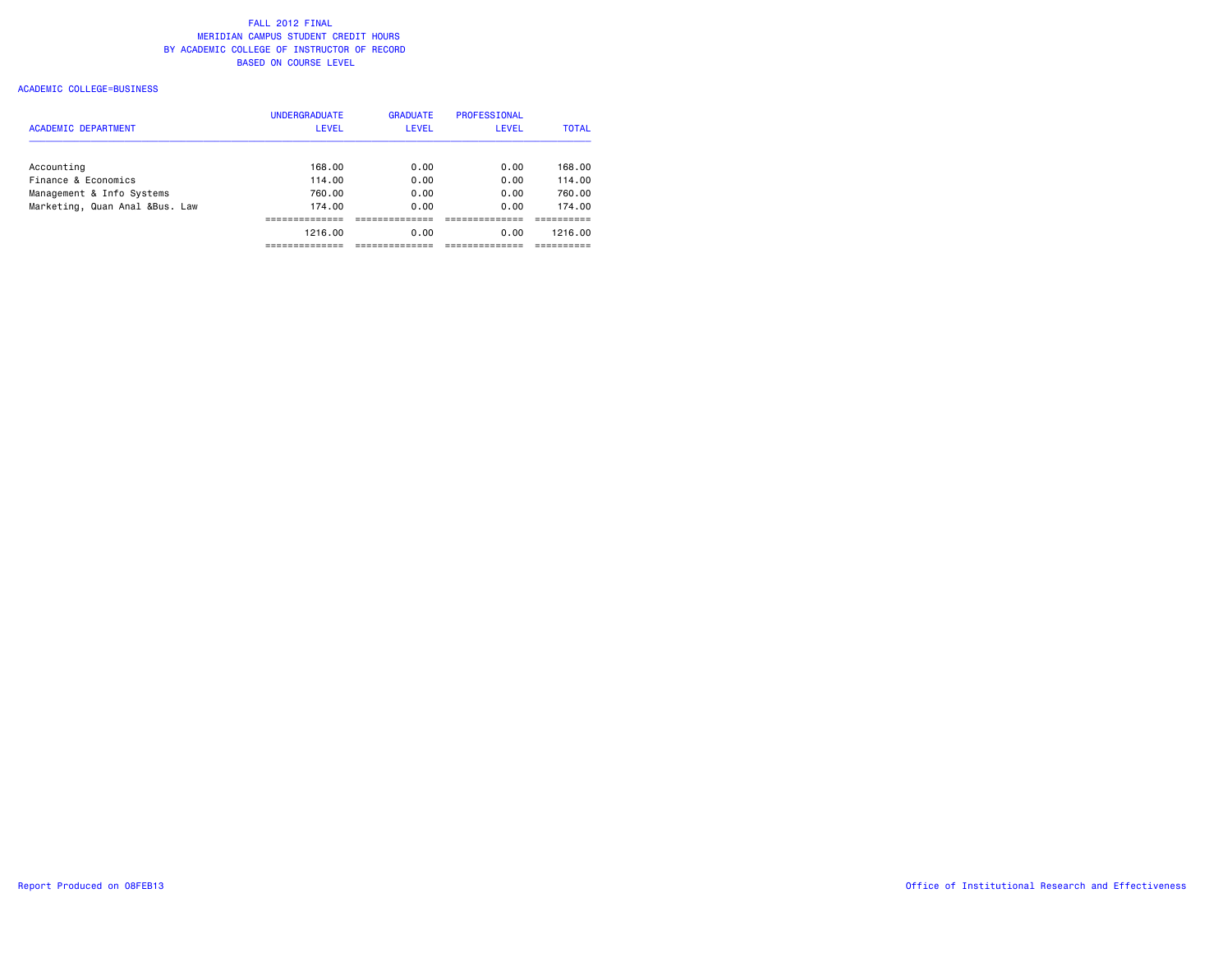| <b>ACADEMIC DEPARTMENT</b>           | <b>UNDERGRADUATE</b><br><b>LEVEL</b> | <b>GRADUATE</b><br><b>LEVEL</b> | <b>PROFESSIONAL</b><br>LEVEL | <b>TOTAL</b> |
|--------------------------------------|--------------------------------------|---------------------------------|------------------------------|--------------|
| Counseling & Educational Psychology  | 51.00                                | 355.00                          | 0.00                         | 406.00       |
| Curriculum, Instruction & Special Ed | 1464.00                              | 285.00                          | 0.00                         | 1749.00      |
| Leadership and Foundations           | 103.00                               | 69.00                           | 0.00                         | 172.00       |
|                                      |                                      |                                 |                              |              |
|                                      | 1618.00                              | 709.00                          | 0.00                         | 2327.00      |
|                                      |                                      |                                 |                              |              |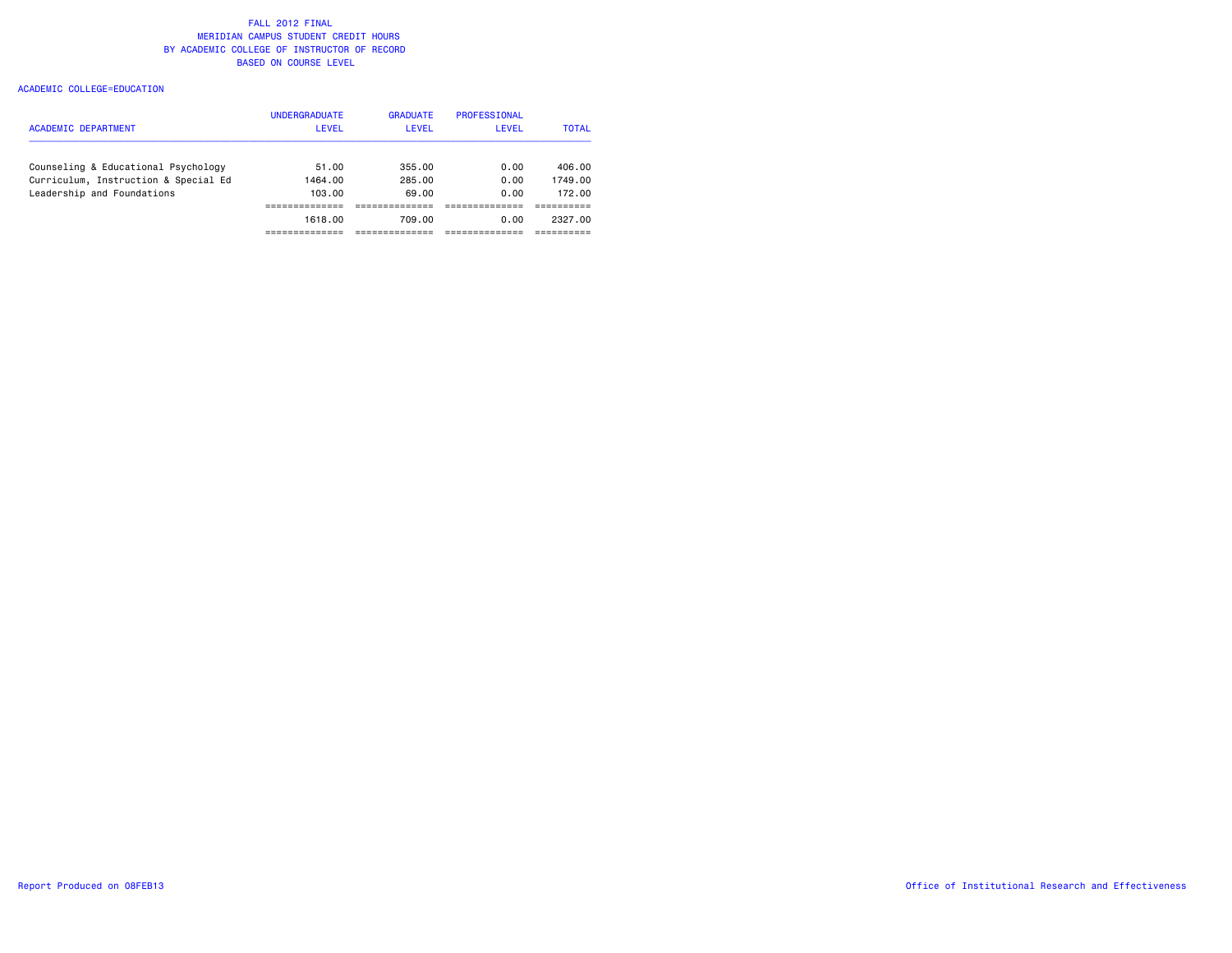#### ACADEMIC COLLEGE=ARTS & SCIENCES

| <b>ACADEMIC DEPARTMENT</b>                              | Instructor Name | Rank           | <b>Tenure</b><br><b>Status</b> | <b>Course</b><br>Cip# | <b>CRN</b> | Course #              | Sec | Type Del     |              | Title                  | Prim<br><b>Sec</b> | Inst           | Total<br>Per Enrolled | UG<br><b>SCHS</b>        | <b>GR</b><br><b>SCHS</b> | <b>PR</b><br><b>SCHS</b> | Total<br><b>SCHS</b>       |
|---------------------------------------------------------|-----------------|----------------|--------------------------------|-----------------------|------------|-----------------------|-----|--------------|--------------|------------------------|--------------------|----------------|-----------------------|--------------------------|--------------------------|--------------------------|----------------------------|
| Anthro. & Mid. East. Cult Turner, James                 |                 | Lecturer       | Non-Ten Track                  | 450201 33536          |            | AN 2203               | 201 | C            | F            | Racial Minorities      | P                  | $\overline{1}$ | 12.00                 | 36.00                    | 0.00                     | 0.00                     | 36.00                      |
|                                                         |                 |                |                                |                       |            |                       |     |              |              |                        |                    |                | 12.00                 | 36.00                    | 0.00                     | 0.00                     | 36.00                      |
| ==========================                              |                 |                |                                |                       |            |                       |     |              |              |                        |                    |                | ========              | ========                 | ========                 | ========                 |                            |
| Anthro. & Mid. East. Cult<br>========================== |                 |                |                                |                       |            |                       |     |              |              |                        |                    |                | 12.00<br>========     | 36.00<br>========        | 0.00<br><b>ESSESSE</b>   | 0.00<br>$=$ ========     | 36.00                      |
| Biological Sciences                                     | Fogarty, Jarrod | Instructor     | Non-Ten Track                  | 260607 34781          |            | BIO 3113              | 201 | C            | F            | Marine Biology         | P                  | $\mathbf{1}$   | 21.00                 | 63.00                    | 0.00                     | 0.00                     | 63.00                      |
|                                                         |                 |                |                                | 269999                | 34763      | BIO 4990              | 201 | B            | F.           | Special Topic in BIO   | P                  | $\overline{1}$ | 6.00                  | 18.00                    | 0.00                     | 0.00                     | 18.00                      |
|                                                         |                 |                |                                |                       | 36006      | BIO 4000              | 201 | Ι.           | F.           | Directed Indiv Study   | P                  | $\mathbf{1}$   | 1.00                  | 1.00                     | 0.00                     | 0.00                     | 1.00                       |
|                                                         |                 |                |                                | 270501                | 33667      | MA 2113               | 201 | C            | F            | Intro to Stats         | P                  | $\mathbf{1}$   | 9.00                  | 27.00                    | 0.00                     | 0.00                     | 27.00                      |
|                                                         |                 |                |                                |                       | 33713      | ST 2113               | 201 | C            | F.           | Intro to Stats         | P                  | $\overline{1}$ | 3.00                  | 9.00                     | 0.00                     | 0.00                     | 9.00                       |
|                                                         |                 |                |                                |                       | 34758      | ST 2113               | 202 | C            | F            | Intro to Stats         | P                  | $\overline{1}$ | 1.00                  | 3.00                     | 0.00                     | 0.00                     | 3.00                       |
|                                                         |                 |                |                                |                       |            | 34759 MA 2113         | 202 | C            | F            | Intro to Stats         | P                  | $\overline{1}$ | 18.00                 | 54.00                    | 0.00                     | 0.00                     | 54.00                      |
|                                                         |                 |                |                                |                       |            |                       |     |              |              |                        |                    |                | 59.00                 | 175.00                   | 0.00                     | 0.00                     | 175.00                     |
| ==========================<br>Biological Sciences       |                 |                |                                |                       |            |                       |     |              |              |                        |                    |                | 59.00                 | <b>EBBEBBE</b><br>175.00 | <b>EEEEEEE</b><br>0.00   | ========<br>0.00         | <b>CONSIDERS</b><br>175.00 |
| =========================                               |                 |                |                                |                       |            |                       |     |              |              |                        |                    |                |                       | <b>EDESSEE</b>           | <b>CODODOCI</b>          | $=$ ========             | ==========                 |
| Class & Mod Lang & Litera Calderon, Beth                |                 | Lecturer       | Non-Ten Track                  |                       |            | 169999 34780 FLS 2990 | 201 | C            | F            | Special Topic In FLS P |                    |                | 5.00                  | 15.00                    | 0.00                     | 0.00                     | 15.00                      |
|                                                         |                 |                |                                |                       |            |                       |     |              |              |                        |                    |                | 5.00                  | 15.00                    | 0.00                     | 0.00                     | 15.00                      |
| ==========================                              |                 |                |                                |                       |            |                       |     |              |              |                        |                    |                |                       |                          | <b>SEESSEES</b>          |                          | ==========                 |
| Class & Mod Lang & Litera                               |                 |                |                                |                       |            |                       |     |              |              |                        |                    |                | 5.00                  | 15.00                    | 0.00                     | 0.00                     | 15.00                      |
| -------------------------                               |                 |                |                                |                       |            |                       |     |              |              |                        |                    |                | <b>SESSESSE</b>       | $= 10000000000$          | ========                 | ========                 | ==========                 |
| Communication                                           | Anthony, Kelli  | Instructor     | Non-Ten Track                  | 090101 33552          |            | CO 3833               | 201 | C            | $\circ$      | Interviewing           | P                  | -1             | 4.00                  | 12.00                    | 0.00                     | 0.00                     | 12.00                      |
|                                                         |                 |                |                                |                       | 34792      | CO 1223               | 202 | C            | $\mathsf{O}$ | Intro Comm Theory      | P                  | $\mathbf{1}$   | 4.00                  | 12.00                    | 0.00                     | 0.00                     | 12.00                      |
|                                                         |                 |                |                                | 090401                | 34793      | CO 1403               | 201 | C            | $\mathbf 0$  | Intro Mass Media       | P                  | $\mathbf{1}$   | 5.00                  | 15.00                    | 0.00                     | 0.00                     | 15.00                      |
|                                                         |                 |                |                                | 090501                | 33551      | CO 3813               | 201 | C            | 0            | PR<br>Case Problems    | P                  | $\mathbf{1}$   | 2.00                  | 6.00                     | 0.00                     | 0.00                     | 6.00                       |
|                                                         |                 |                |                                |                       |            |                       |     |              |              |                        |                    |                | 15.00                 | 45.00                    | 0.00                     | 0.00                     | 45.00                      |
|                                                         | Denton, Raymond | Lecturer       | Non-Ten Track                  | 090101                | 34779      | CO 1223               | 201 | C            | F            | Intro Comm Theory      | P                  | $\mathbf{1}$   | 15.00                 | 45.00                    | 0.00                     | 0.00                     | 45.00                      |
|                                                         |                 |                |                                |                       | 36034      | CO 4000               | 201 | $\mathbf{I}$ | F            | Directed Indiv Study P |                    | $\mathbf{1}$   | 1.00                  | 4.00                     | 0.00                     | 0.00                     | 4.00                       |
|                                                         |                 |                |                                | 090401 33553          |            | CO 4053               | 201 | E            | F            | Internship Comm        | P                  | $\mathbf{1}$   | 1.00                  | 3.00                     | 0.00                     | 0.00                     | 3.00                       |
|                                                         |                 |                |                                |                       | 34767      | CO 4313               | 202 | $\mathtt{C}$ | F            | Mass Media Law         | P                  | $\overline{1}$ | 11.00                 | 33.00                    | 0.00                     | 0.00                     | 33.00                      |
|                                                         |                 |                |                                | 090701                | 35403      | CO 2333               | 201 | C            | F.           | Tv Production          | P                  | $\overline{1}$ | 8.00                  | 24.00                    | 0.00                     | 0.00                     | 24.00                      |
|                                                         |                 |                |                                | 231001                | 36090      | CO 2013               | 201 | $\mathtt{C}$ | F.           | Voice & Articulation P |                    | $\mathbf{1}$   | 1.00                  | 3.00                     | 0.00                     | 0.00                     | 3.00                       |
|                                                         |                 |                |                                |                       |            |                       |     |              |              |                        |                    |                | 37.00                 | 112.00                   | 0.00                     | 0.00                     | 112.00                     |
|                                                         | Forde, John     | Associate Prof | Tenured                        |                       |            | 090501 33550 CO 3803  | 201 | C            | $\mathbf 0$  | Prin Public Relation P |                    | $\mathbf{1}$   | 15.00                 | 45.00                    | 0.00                     | 0.00                     | 45.00                      |
|                                                         |                 |                |                                |                       |            |                       |     |              |              |                        |                    |                | 15.00                 | 45.00                    | 0.00                     | 0.00                     | 45.00                      |
|                                                         | Goodman, Mark   | Professor      | Tenured                        | 090401 33555          |            | CO 4313               | 201 | C            | $\mathbf 0$  | Mass Media Law         | P                  | $\mathbf{1}$   | 1.00                  | 3.00                     | 0.00                     | 0.00                     | 3.00                       |
|                                                         |                 |                |                                |                       |            |                       |     |              |              |                        |                    |                | 1.00                  | 3,00                     | 0.00                     | 0.00                     | 3.00                       |
|                                                         | Miller, Ronald  | Lecturer       | Non-Ten Track                  |                       |            | 500501 34771 CO 1503  | 201 | C            | F.           | Intro To Theatre       | P                  | $\mathbf{1}$   | 7.00                  | 21.00                    | 0.00                     | 0.00                     | 21,00                      |

Report Produced on 08FEB13 Office of Institutional Research and Effectiveness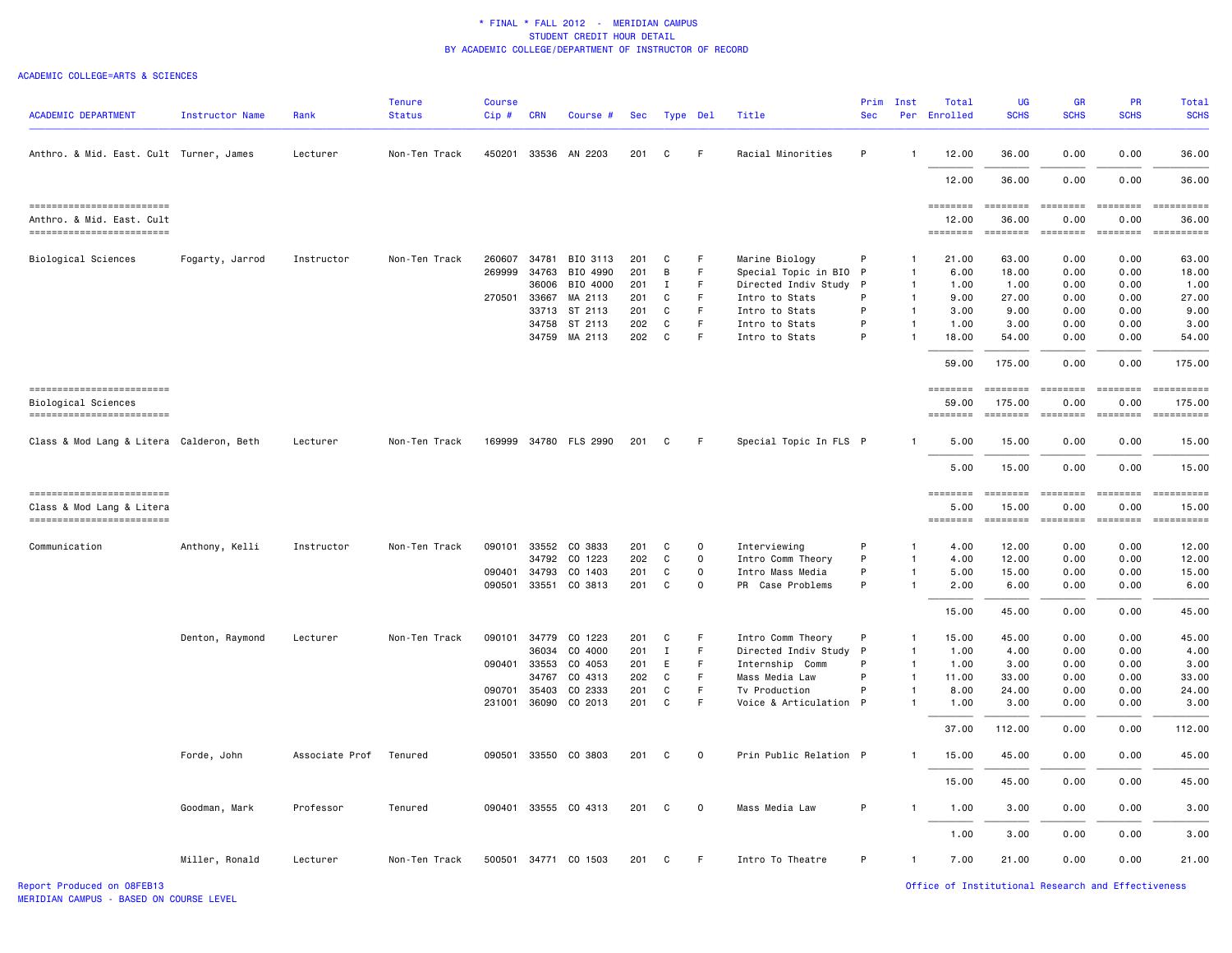| <b>ACADEMIC DEPARTMENT</b>                  | <b>Instructor Name</b>        | Rank                   | <b>Tenure</b><br><b>Status</b> | <b>Course</b><br>Cip# | <b>CRN</b>            | Course #             | <b>Sec</b> |        | Type Del    | Title                                            | Prim<br><b>Sec</b> | Inst                         | Total<br>Per Enrolled    | UG<br><b>SCHS</b>         | <b>GR</b><br><b>SCHS</b>                                                                                                                                                                                                                                                                                                                                                                                                                                                               | PR<br><b>SCHS</b>                                                       | <b>Total</b><br><b>SCHS</b> |
|---------------------------------------------|-------------------------------|------------------------|--------------------------------|-----------------------|-----------------------|----------------------|------------|--------|-------------|--------------------------------------------------|--------------------|------------------------------|--------------------------|---------------------------|----------------------------------------------------------------------------------------------------------------------------------------------------------------------------------------------------------------------------------------------------------------------------------------------------------------------------------------------------------------------------------------------------------------------------------------------------------------------------------------|-------------------------------------------------------------------------|-----------------------------|
|                                             |                               |                        |                                |                       |                       |                      |            |        |             |                                                  |                    |                              |                          |                           |                                                                                                                                                                                                                                                                                                                                                                                                                                                                                        |                                                                         |                             |
|                                             |                               |                        |                                |                       |                       |                      |            |        |             |                                                  |                    |                              | 7.00                     | 21.00                     | 0.00                                                                                                                                                                                                                                                                                                                                                                                                                                                                                   | 0.00                                                                    | 21.00                       |
| Communication                               | Williams, Kevin               | Associate Prof         | Tenured                        | 090401                | 33556                 | CO 4323              | 201        | С      | 0           | Mass Media-Society                               | P                  | 1                            | 4.00                     | 12.00                     | 0.00                                                                                                                                                                                                                                                                                                                                                                                                                                                                                   | 0.00                                                                    | 12.00                       |
|                                             |                               |                        |                                |                       | 33560                 | CO 6323              | 201        | C      | $\mathbf 0$ | Mass Media-Society                               | P                  | $\mathbf{1}$                 | 2.00                     | 0.00                      | 6.00                                                                                                                                                                                                                                                                                                                                                                                                                                                                                   | 0.00                                                                    | 6.00                        |
|                                             |                               |                        |                                |                       |                       |                      |            |        |             |                                                  |                    |                              | 6.00                     | 12.00                     | 6.00                                                                                                                                                                                                                                                                                                                                                                                                                                                                                   | 0.00                                                                    | 18.00                       |
| ==========================<br>Communication |                               |                        |                                |                       |                       |                      |            |        |             |                                                  |                    |                              | ========<br>81.00        | ========<br>238.00        | ========<br>6.00                                                                                                                                                                                                                                                                                                                                                                                                                                                                       | ========<br>0.00                                                        | -----------<br>244.00       |
| ------------------------                    |                               |                        |                                |                       |                       |                      |            |        |             |                                                  |                    |                              | $= 222222222$            | $= 222222222$             | $\begin{array}{cccccccccc} \multicolumn{3}{c}{} & \multicolumn{3}{c}{} & \multicolumn{3}{c}{} & \multicolumn{3}{c}{} & \multicolumn{3}{c}{} & \multicolumn{3}{c}{} & \multicolumn{3}{c}{} & \multicolumn{3}{c}{} & \multicolumn{3}{c}{} & \multicolumn{3}{c}{} & \multicolumn{3}{c}{} & \multicolumn{3}{c}{} & \multicolumn{3}{c}{} & \multicolumn{3}{c}{} & \multicolumn{3}{c}{} & \multicolumn{3}{c}{} & \multicolumn{3}{c}{} & \multicolumn{3}{c}{} & \multicolumn{3}{c}{} & \mult$ | $= 222222222$                                                           | ==========                  |
| English                                     | Gilmer, Christophe Instructor |                        | Non-Ten Track                  |                       |                       | 230801 34797 EN 2213 | 201        | C      | 0           | English Lit Before 1 P                           |                    | $\mathbf{1}$                 | 10.00                    | 30.00                     | 0.00                                                                                                                                                                                                                                                                                                                                                                                                                                                                                   | 0.00                                                                    | 30.00                       |
|                                             |                               |                        |                                |                       |                       |                      |            |        |             |                                                  |                    |                              | 10.00                    | 30.00                     | 0.00                                                                                                                                                                                                                                                                                                                                                                                                                                                                                   | 0.00                                                                    | 30.00                       |
|                                             | Harmon Threatt, El Lecturer   |                        | Non-Ten Track                  | 230501                | 33630                 | EN 3303              | 201        | С      | F           | Creative Writing                                 | P                  | $\mathbf{1}$                 | 16.00                    | 48.00                     | 0.00                                                                                                                                                                                                                                                                                                                                                                                                                                                                                   | 0.00                                                                    | 48.00                       |
|                                             |                               |                        |                                |                       | 36287                 | EN 3303              | 202        | C      | F           | Creative Writing                                 | P                  |                              | 10.00                    | 30.00                     | 0.00                                                                                                                                                                                                                                                                                                                                                                                                                                                                                   | 0.00                                                                    | 30.00                       |
|                                             |                               |                        |                                |                       |                       |                      |            |        |             |                                                  |                    |                              | 26.00                    | 78.00                     | 0.00                                                                                                                                                                                                                                                                                                                                                                                                                                                                                   | 0.00                                                                    | 78.00                       |
|                                             | Herd, Wendy                   | Assistant Prof         | Ten Track                      |                       |                       | 160102 35410 EN 4463 | 201        | C      | $\;$ I      | Stud In 2nd Lang Acq P                           |                    | -1                           | 1.00                     | 3.00                      | 0.00                                                                                                                                                                                                                                                                                                                                                                                                                                                                                   | 0.00                                                                    | 3.00                        |
|                                             |                               |                        |                                |                       |                       | 35411 EN 6463        | 201        | C      | $\;$ I      | Stud In 2nd Lang Acq P                           |                    | 1                            | 1.00                     | 0.00                      | 3.00                                                                                                                                                                                                                                                                                                                                                                                                                                                                                   | 0.00                                                                    | 3.00                        |
|                                             |                               |                        |                                |                       |                       |                      |            |        |             |                                                  |                    |                              | 2.00                     | 3.00                      | 3.00                                                                                                                                                                                                                                                                                                                                                                                                                                                                                   | 0.00                                                                    | 6.00                        |
|                                             | Kelley, James                 | Associate Prof Tenured |                                | 230401                |                       | 33631 EN 3414        | 201        | C      | E           | Crit Writ/Resrch Lit P                           |                    | 1                            | 14.00                    | 56.00                     | 0.00                                                                                                                                                                                                                                                                                                                                                                                                                                                                                   | 0.00                                                                    | 56.00                       |
|                                             |                               |                        |                                |                       | 36310                 | EN 3313              | 201        | C      | F           | Writing for the Work P                           |                    | $\mathbf{1}$                 | 1.00                     | 3.00                      | 0.00                                                                                                                                                                                                                                                                                                                                                                                                                                                                                   | 0.00                                                                    | 3.00                        |
|                                             |                               |                        |                                | 230701                | 33629                 | EN 2434              | 201        | C      | F           | Literature And Film P                            |                    | $\mathbf{1}$                 | 9.00                     | 36.00                     | 0.00                                                                                                                                                                                                                                                                                                                                                                                                                                                                                   | 0.00                                                                    | 36.00                       |
|                                             |                               |                        |                                |                       | 34783<br>239999 34782 | EN 6343<br>EN 4343   | 201<br>201 | С<br>C | F<br>F      | African American Lit P<br>African American Lit P |                    | $\mathbf{1}$<br>$\mathbf{1}$ | 2.00<br>14.00            | 0.00<br>42.00             | 6.00<br>0.00                                                                                                                                                                                                                                                                                                                                                                                                                                                                           | 0.00<br>0.00                                                            | 6.00<br>42.00               |
|                                             |                               |                        |                                |                       | 240101 36195          | GLA 4001             | 201        | C      | F           | Senior Project                                   | P                  | $\mathbf{1}$                 | 1.00                     | 1.00                      | 0.00                                                                                                                                                                                                                                                                                                                                                                                                                                                                                   | 0.00                                                                    | 1.00                        |
|                                             |                               |                        |                                |                       |                       |                      |            |        |             |                                                  |                    |                              | 41.00                    | 138.00                    | 6.00                                                                                                                                                                                                                                                                                                                                                                                                                                                                                   | 0.00                                                                    | 144.00                      |
|                                             | Slimp, Cynthia                | Lecturer               | Non-Ten Track                  |                       |                       | 160102 33632 EN 3423 | 201        | C      |             | Desc Eng Grammar                                 | P                  | $\mathbf{1}$                 | 19,00                    | 57.00                     | 0.00                                                                                                                                                                                                                                                                                                                                                                                                                                                                                   | 0.00                                                                    | 57.00                       |
|                                             |                               |                        |                                |                       |                       | 239999 34764 EN 4863 | 201        | C      | F           | Romantic Poets-Prose                             | $\mathsf{P}$       | $\mathbf{1}$                 | 7.00                     | 21.00                     | 0.00                                                                                                                                                                                                                                                                                                                                                                                                                                                                                   | 0.00                                                                    | 21.00                       |
|                                             |                               |                        |                                |                       |                       |                      |            |        |             |                                                  |                    |                              | 26.00                    | 78.00                     | 0.00                                                                                                                                                                                                                                                                                                                                                                                                                                                                                   | 0.00                                                                    | 78.00                       |
|                                             | Slimp, Stephen                | Lecturer               | Non-Ten Track                  | 230801                | 33634                 | EN 4503              | 201        | C      | F           | Shakespeare                                      | P                  | $\mathbf{1}$                 | 5.00                     | 15.00                     | 0.00                                                                                                                                                                                                                                                                                                                                                                                                                                                                                   | 0.00                                                                    | 15.00                       |
|                                             |                               |                        |                                |                       |                       | 33636 EN 6503        | 201        | C      | F           | Shakespeare                                      | P                  | $\mathbf{1}$                 | 3.00                     | 0.00                      | 9.00                                                                                                                                                                                                                                                                                                                                                                                                                                                                                   | 0.00                                                                    | 9.00                        |
|                                             |                               |                        |                                |                       |                       |                      |            |        |             |                                                  |                    |                              | 8.00                     | 15.00                     | 9.00                                                                                                                                                                                                                                                                                                                                                                                                                                                                                   | 0.00                                                                    | 24,00                       |
| ------------------------                    |                               |                        |                                |                       |                       |                      |            |        |             |                                                  |                    |                              | ========                 | ========                  | ========                                                                                                                                                                                                                                                                                                                                                                                                                                                                               | $\qquad \qquad \equiv \equiv \equiv \equiv \equiv \equiv \equiv \equiv$ | ==========                  |
| English<br>==========================       |                               |                        |                                |                       |                       |                      |            |        |             |                                                  |                    |                              | 113.00<br><b>ESSESSE</b> | 342.00<br>$= 10000000000$ | 18.00<br><b>CODODOCI</b>                                                                                                                                                                                                                                                                                                                                                                                                                                                               | 0.00<br>========                                                        | 360.00<br>==========        |
| Geosciences                                 | Elliott, Jack                 | Lecturer               | Non-Ten Track                  |                       |                       | 380101 34790 AN 3553 | 201        | C      | F           | Near East Archaeolog P                           |                    | $\mathbf{1}$                 | 3.00                     | 9.00                      | 0.00                                                                                                                                                                                                                                                                                                                                                                                                                                                                                   | 0.00                                                                    | 9.00                        |
|                                             |                               |                        |                                |                       | 34791                 | REL 3553             | 201        | C      | F.          | Near East Archaeolog P                           |                    | 1                            | 1.00                     | 3.00                      | 0.00                                                                                                                                                                                                                                                                                                                                                                                                                                                                                   | 0.00                                                                    | 3.00                        |
|                                             |                               |                        |                                |                       | 450701 34777          | GR 4990              | 201        | С      | F           | Special Topic In GR                              | $\mathsf{P}$       | 1                            | 13.00                    | 39.00                     | 0.00                                                                                                                                                                                                                                                                                                                                                                                                                                                                                   | 0.00                                                                    | 39.00                       |
|                                             |                               |                        |                                |                       |                       |                      |            |        |             |                                                  |                    |                              | 17.00                    | 51.00                     | 0.00                                                                                                                                                                                                                                                                                                                                                                                                                                                                                   | 0.00                                                                    | 51.00                       |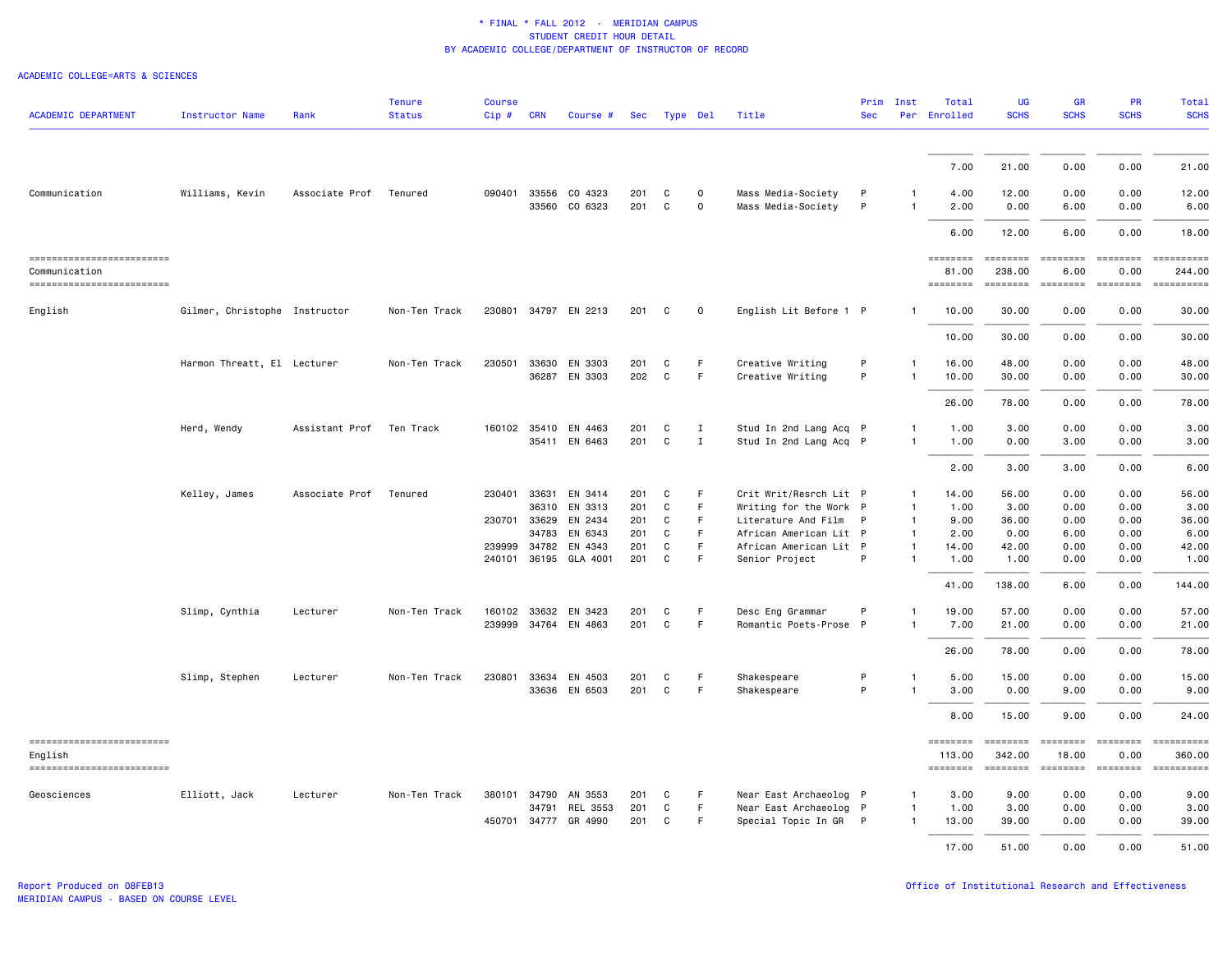#### ACADEMIC COLLEGE=ARTS & SCIENCES

| <b>ACADEMIC DEPARTMENT</b>                    |                        | Rank           | <b>Tenure</b><br><b>Status</b> | <b>Course</b> | <b>CRN</b>     | Course #              |            |          |             | Title                                         | Prim<br><b>Sec</b> | Inst<br>Per        | Total<br>Enrolled  | UG<br><b>SCHS</b>                                                                 | <b>GR</b><br><b>SCHS</b>                                                                                                                                                                                                                                                                                                                                                                                                                                                               | <b>PR</b><br><b>SCHS</b>                                                                                                                                                                                                                                                                                                                                                                                                                                                                       | <b>Total</b><br><b>SCHS</b> |
|-----------------------------------------------|------------------------|----------------|--------------------------------|---------------|----------------|-----------------------|------------|----------|-------------|-----------------------------------------------|--------------------|--------------------|--------------------|-----------------------------------------------------------------------------------|----------------------------------------------------------------------------------------------------------------------------------------------------------------------------------------------------------------------------------------------------------------------------------------------------------------------------------------------------------------------------------------------------------------------------------------------------------------------------------------|------------------------------------------------------------------------------------------------------------------------------------------------------------------------------------------------------------------------------------------------------------------------------------------------------------------------------------------------------------------------------------------------------------------------------------------------------------------------------------------------|-----------------------------|
|                                               | <b>Instructor Name</b> |                |                                | $Cip \#$      |                |                       | Sec        | Type Del |             |                                               |                    |                    |                    |                                                                                   |                                                                                                                                                                                                                                                                                                                                                                                                                                                                                        |                                                                                                                                                                                                                                                                                                                                                                                                                                                                                                |                             |
| Geosciences                                   | Weeks, Brittany        | Lecturer       | Non-Ten Track                  | 400601        |                | 33645 GG 1111         | 201        | L.       | $\mathbf 0$ | Earth Science I Lab                           | P                  | $\mathbf{1}$       | 15.00              | 15.00                                                                             | 0.00                                                                                                                                                                                                                                                                                                                                                                                                                                                                                   | 0.00                                                                                                                                                                                                                                                                                                                                                                                                                                                                                           | 15.00                       |
|                                               |                        |                |                                |               | 33646          | GG 1113               | 201        | C        | $\mathbf 0$ | Survey Earth Sci I                            | P                  | $\overline{1}$     | 32.00              | 96.00                                                                             | 0.00                                                                                                                                                                                                                                                                                                                                                                                                                                                                                   | 0.00                                                                                                                                                                                                                                                                                                                                                                                                                                                                                           | 96.00                       |
|                                               |                        |                |                                |               |                |                       |            |          |             |                                               |                    |                    | 47.00              | 111.00                                                                            | 0.00                                                                                                                                                                                                                                                                                                                                                                                                                                                                                   | 0.00                                                                                                                                                                                                                                                                                                                                                                                                                                                                                           | 111.00                      |
| ------------------------                      |                        |                |                                |               |                |                       |            |          |             |                                               |                    |                    | $= 222222222$      | ========                                                                          | $\begin{array}{cccccccccc} \multicolumn{2}{c}{} & \multicolumn{2}{c}{} & \multicolumn{2}{c}{} & \multicolumn{2}{c}{} & \multicolumn{2}{c}{} & \multicolumn{2}{c}{} & \multicolumn{2}{c}{} & \multicolumn{2}{c}{} & \multicolumn{2}{c}{} & \multicolumn{2}{c}{} & \multicolumn{2}{c}{} & \multicolumn{2}{c}{} & \multicolumn{2}{c}{} & \multicolumn{2}{c}{} & \multicolumn{2}{c}{} & \multicolumn{2}{c}{} & \multicolumn{2}{c}{} & \multicolumn{2}{c}{} & \multicolumn{2}{c}{} & \mult$ | ========                                                                                                                                                                                                                                                                                                                                                                                                                                                                                       | <b>EDECEMBER</b>            |
| Geosciences<br>-------------------------      |                        |                |                                |               |                |                       |            |          |             |                                               |                    |                    | 64.00              | 162.00<br>========                                                                | 0.00<br>$=$                                                                                                                                                                                                                                                                                                                                                                                                                                                                            | 0.00<br>$\begin{array}{cccccccccc} \multicolumn{2}{c}{} & \multicolumn{2}{c}{} & \multicolumn{2}{c}{} & \multicolumn{2}{c}{} & \multicolumn{2}{c}{} & \multicolumn{2}{c}{} & \multicolumn{2}{c}{} & \multicolumn{2}{c}{} & \multicolumn{2}{c}{} & \multicolumn{2}{c}{} & \multicolumn{2}{c}{} & \multicolumn{2}{c}{} & \multicolumn{2}{c}{} & \multicolumn{2}{c}{} & \multicolumn{2}{c}{} & \multicolumn{2}{c}{} & \multicolumn{2}{c}{} & \multicolumn{2}{c}{} & \multicolumn{2}{c}{} & \mult$ | 162.00<br>==========        |
| History                                       | Bates, Toby            | Assistant Prof | Ten Track                      | 050107        | 34760          | HI 3853               | 201        | C        | F           | US & Latin America                            | P                  | -1                 | 11.00              | 33.00                                                                             | 0.00                                                                                                                                                                                                                                                                                                                                                                                                                                                                                   | 0.00                                                                                                                                                                                                                                                                                                                                                                                                                                                                                           | 33.00                       |
|                                               |                        |                |                                | 050299        | 34784          | HI 4373               | 201        | C        | $\mathsf F$ | Hist Mod Civ Rts Mvt P                        |                    | $\mathbf{1}$       | 18.00              | 54.00                                                                             | 0.00                                                                                                                                                                                                                                                                                                                                                                                                                                                                                   | 0.00                                                                                                                                                                                                                                                                                                                                                                                                                                                                                           | 54.00                       |
|                                               |                        |                |                                | 450801        | 34770          | HI 6263               | 201        | C        | F           | Amrca's Viet Nam War P                        |                    | $\mathbf{1}$       | 6.00               | 0.00                                                                              | 18.00                                                                                                                                                                                                                                                                                                                                                                                                                                                                                  | 0.00                                                                                                                                                                                                                                                                                                                                                                                                                                                                                           | 18.00                       |
|                                               |                        |                |                                |               | 34785          | HI 6373               | 201        | C        | $\mathsf F$ | Hist Mod Civ Rts Mvt P                        |                    | $\mathbf{1}$       | 3.00               | 0.00                                                                              | 9.00                                                                                                                                                                                                                                                                                                                                                                                                                                                                                   | 0.00                                                                                                                                                                                                                                                                                                                                                                                                                                                                                           | 9.00                        |
|                                               |                        |                |                                | 450899        | 35624          | HI 4990               | 201        | C        | F           | Special Topic In HI                           |                    | $\mathbf{1}$       | 4.00               | 12.00                                                                             | 0.00                                                                                                                                                                                                                                                                                                                                                                                                                                                                                   | 0.00                                                                                                                                                                                                                                                                                                                                                                                                                                                                                           | 12.00                       |
|                                               |                        |                |                                |               | 36604          | HI 6990               | 201        | C        | $\mathsf F$ | Special Topic In HI                           | P                  | $\mathbf{1}$       | 1.00               | 0.00                                                                              | 3.00                                                                                                                                                                                                                                                                                                                                                                                                                                                                                   | 0.00                                                                                                                                                                                                                                                                                                                                                                                                                                                                                           | 3.00                        |
|                                               |                        |                |                                | 540102 34769  |                | HI 4263               | 201        | C        | F           | Amrca's Viet Nam War P                        |                    | $\mathbf{1}$       | 13.00              | 39.00                                                                             | 0.00                                                                                                                                                                                                                                                                                                                                                                                                                                                                                   | 0.00                                                                                                                                                                                                                                                                                                                                                                                                                                                                                           | 39.00                       |
|                                               |                        |                |                                |               |                |                       |            |          |             |                                               |                    |                    | 56.00              | 138.00                                                                            | 30.00                                                                                                                                                                                                                                                                                                                                                                                                                                                                                  | 0.00                                                                                                                                                                                                                                                                                                                                                                                                                                                                                           | 168.00                      |
|                                               | Hersey, Mark           | Associate Prof | Ten Track                      | 050201        | 33659          | HI 4363               | 201        | C        | $\mathbf 0$ | Afro-Am History & Cu P                        |                    | -1                 | 12.00              | 36.00                                                                             | 0.00                                                                                                                                                                                                                                                                                                                                                                                                                                                                                   | 0.00                                                                                                                                                                                                                                                                                                                                                                                                                                                                                           | 36.00                       |
|                                               |                        |                |                                | 450801        | 33664          | HI 6313               | 201        | C        | $\mathbf 0$ | The New South                                 | P                  | -1                 | 6.00               | 0.00                                                                              | 18.00                                                                                                                                                                                                                                                                                                                                                                                                                                                                                  | 0.00                                                                                                                                                                                                                                                                                                                                                                                                                                                                                           | 18.00                       |
|                                               |                        |                |                                |               | 34794          | HI 6363               | 201        | C        | $\mathbf 0$ | Afro-Am History & Cu P                        |                    | $\mathbf{1}$       | 8.00               | 0.00                                                                              | 24.00                                                                                                                                                                                                                                                                                                                                                                                                                                                                                  | 0.00                                                                                                                                                                                                                                                                                                                                                                                                                                                                                           | 24.00                       |
|                                               |                        |                |                                |               |                | 540102 33658 HI 4313  | 201        | C        | $\mathbf 0$ | The New South                                 | P                  | $\mathbf{1}$       | 6.00               | 18.00                                                                             | 0.00                                                                                                                                                                                                                                                                                                                                                                                                                                                                                   | 0.00                                                                                                                                                                                                                                                                                                                                                                                                                                                                                           | 18.00                       |
|                                               |                        |                |                                |               |                |                       |            |          |             |                                               |                    |                    | 32.00              | 54.00                                                                             | 42.00                                                                                                                                                                                                                                                                                                                                                                                                                                                                                  | 0.00                                                                                                                                                                                                                                                                                                                                                                                                                                                                                           | 96.00                       |
|                                               | Marcus, Alan           | Professor      | Tenured                        | 050299        | 33660          | HI 4653               | 201        | C        | $\mathbf 0$ | Hist Science & Tech                           | $\mathsf{P}$       | -1                 | 1.00               | 3.00                                                                              | 0.00                                                                                                                                                                                                                                                                                                                                                                                                                                                                                   | 0.00                                                                                                                                                                                                                                                                                                                                                                                                                                                                                           | 3.00                        |
|                                               |                        |                |                                | 450801        | 34795          | HI 6653               | 201        | C        | $\mathbf 0$ | Hist Science & Tech                           | P                  | $\mathbf{1}$       | 1.00               | 0.00                                                                              | 3.00                                                                                                                                                                                                                                                                                                                                                                                                                                                                                   | 0.00                                                                                                                                                                                                                                                                                                                                                                                                                                                                                           | 3.00                        |
|                                               |                        |                |                                |               |                | 540101 34796 HI 8773  | 201        | C        | $\mathbf 0$ | Issues in Women's Hi P                        |                    | $\mathbf{1}$       | 2.00               | 0.00                                                                              | 6.00                                                                                                                                                                                                                                                                                                                                                                                                                                                                                   | 0.00                                                                                                                                                                                                                                                                                                                                                                                                                                                                                           | 6.00                        |
|                                               |                        |                |                                |               |                |                       |            |          |             |                                               |                    |                    | 4.00               | 3.00                                                                              | 9.00                                                                                                                                                                                                                                                                                                                                                                                                                                                                                   | 0.00                                                                                                                                                                                                                                                                                                                                                                                                                                                                                           | 12.00                       |
|                                               | Mitchell, Dennis       | Non-Faculty    | Not Applicable                 |               |                | 450801 33653 HI 3333  | 201        | C        | -F          | Mississippi History                           | - P                |                    | 17.00              | 51.00                                                                             | 0.00                                                                                                                                                                                                                                                                                                                                                                                                                                                                                   | 0.00                                                                                                                                                                                                                                                                                                                                                                                                                                                                                           | 51.00                       |
|                                               |                        |                |                                |               |                |                       |            |          |             |                                               |                    |                    | 17.00              | 51.00                                                                             | 0.00                                                                                                                                                                                                                                                                                                                                                                                                                                                                                   | 0.00                                                                                                                                                                                                                                                                                                                                                                                                                                                                                           | 51.00                       |
|                                               |                        |                |                                |               |                |                       |            |          |             |                                               |                    |                    |                    |                                                                                   |                                                                                                                                                                                                                                                                                                                                                                                                                                                                                        |                                                                                                                                                                                                                                                                                                                                                                                                                                                                                                |                             |
| ------------------------                      |                        |                |                                |               |                |                       |            |          |             |                                               |                    |                    | $= 222222222$      | ========                                                                          | <b>EEEEEEEE</b>                                                                                                                                                                                                                                                                                                                                                                                                                                                                        | ========                                                                                                                                                                                                                                                                                                                                                                                                                                                                                       |                             |
| History<br>==========================         |                        |                |                                |               |                |                       |            |          |             |                                               |                    |                    | 109.00<br>======== | 246.00<br>$\qquad \qquad \equiv \equiv \equiv \equiv \equiv \equiv \equiv \equiv$ | 81.00<br>$=$ ========                                                                                                                                                                                                                                                                                                                                                                                                                                                                  | 0.00<br>$=$ ========                                                                                                                                                                                                                                                                                                                                                                                                                                                                           | 327.00<br>==========        |
|                                               |                        |                |                                |               |                |                       |            |          |             |                                               |                    |                    |                    | 36.00                                                                             |                                                                                                                                                                                                                                                                                                                                                                                                                                                                                        |                                                                                                                                                                                                                                                                                                                                                                                                                                                                                                | 36.00                       |
| Math & Statistics                             | Ge, Lin                | Assistant Prof | Ten Track                      | 270101        | 34775<br>35949 | MA 1613<br>MA 1433    | 201<br>201 | C<br>C   | F<br>F      | Cal Bus & Life Sc I<br>Informal Geom & Meas P | P                  | -1<br>$\mathbf{1}$ | 12.00<br>9.00      | 27.00                                                                             | 0.00<br>0.00                                                                                                                                                                                                                                                                                                                                                                                                                                                                           | 0.00<br>0.00                                                                                                                                                                                                                                                                                                                                                                                                                                                                                   | 27.00                       |
|                                               |                        |                |                                |               | 36187          | MA 6153               | 201        | C        | $\mathsf F$ | Mat & Lin Algebra                             | P                  | $\mathbf{1}$       | 1.00               | 0.00                                                                              | 3.00                                                                                                                                                                                                                                                                                                                                                                                                                                                                                   | 0.00                                                                                                                                                                                                                                                                                                                                                                                                                                                                                           | 3.00                        |
|                                               |                        |                |                                | 270501        | 34761          | ST 2113               | 203        | C        | $\mathsf F$ | Intro to Stats                                | P                  | $\mathbf{1}$       | 4.00               | 12.00                                                                             | 0.00                                                                                                                                                                                                                                                                                                                                                                                                                                                                                   | 0.00                                                                                                                                                                                                                                                                                                                                                                                                                                                                                           | 12.00                       |
|                                               |                        |                |                                |               | 34762          | MA 2113               | 203        | C        | $\mathsf F$ | Intro to Stats                                | P                  | $\mathbf{1}$       | 13.00              | 39.00                                                                             | 0.00                                                                                                                                                                                                                                                                                                                                                                                                                                                                                   | 0.00                                                                                                                                                                                                                                                                                                                                                                                                                                                                                           | 39.00                       |
|                                               |                        |                |                                |               |                | 521302 33545 BQA 3123 | 201        | C        | E           | Bus Stat Methods II                           | P                  | $\mathbf{1}$       | 32.00              | 96.00                                                                             | 0.00                                                                                                                                                                                                                                                                                                                                                                                                                                                                                   | 0.00                                                                                                                                                                                                                                                                                                                                                                                                                                                                                           | 96.00                       |
|                                               |                        |                |                                |               |                |                       |            |          |             |                                               |                    |                    | 71.00              | 210.00                                                                            | 3.00                                                                                                                                                                                                                                                                                                                                                                                                                                                                                   | 0.00                                                                                                                                                                                                                                                                                                                                                                                                                                                                                           | 213.00                      |
| ==========================                    |                        |                |                                |               |                |                       |            |          |             |                                               |                    |                    | ========           | ========                                                                          | $=$ ========                                                                                                                                                                                                                                                                                                                                                                                                                                                                           | ========                                                                                                                                                                                                                                                                                                                                                                                                                                                                                       | ==========                  |
| Math & Statistics<br>------------------------ |                        |                |                                |               |                |                       |            |          |             |                                               |                    |                    | 71.00<br>========  | 210.00<br>========                                                                | 3.00<br>========                                                                                                                                                                                                                                                                                                                                                                                                                                                                       | 0.00<br>========                                                                                                                                                                                                                                                                                                                                                                                                                                                                               | 213.00<br>==========        |
| Philosophy & Religion                         | Sosis, Clifford        | Instructor     | Non-Ten Track                  | 380101        |                | 33687 PHI 1103        | 201        | C        | F           | Intro To Philosophy                           | P                  | $\mathbf{1}$       | 15.00              | 45.00                                                                             | 0.00                                                                                                                                                                                                                                                                                                                                                                                                                                                                                   | 0.00                                                                                                                                                                                                                                                                                                                                                                                                                                                                                           | 45.00                       |
|                                               |                        |                |                                |               |                | 34778 PHI 3013        | 201        | C        | F           | <b>Business Ethics</b>                        | P                  | $\mathbf{1}$       | 18.00              | 54.00                                                                             | 0.00                                                                                                                                                                                                                                                                                                                                                                                                                                                                                   | 0.00                                                                                                                                                                                                                                                                                                                                                                                                                                                                                           | 54.00                       |

Report Produced on 08FEB13 Office of Institutional Research and Effectiveness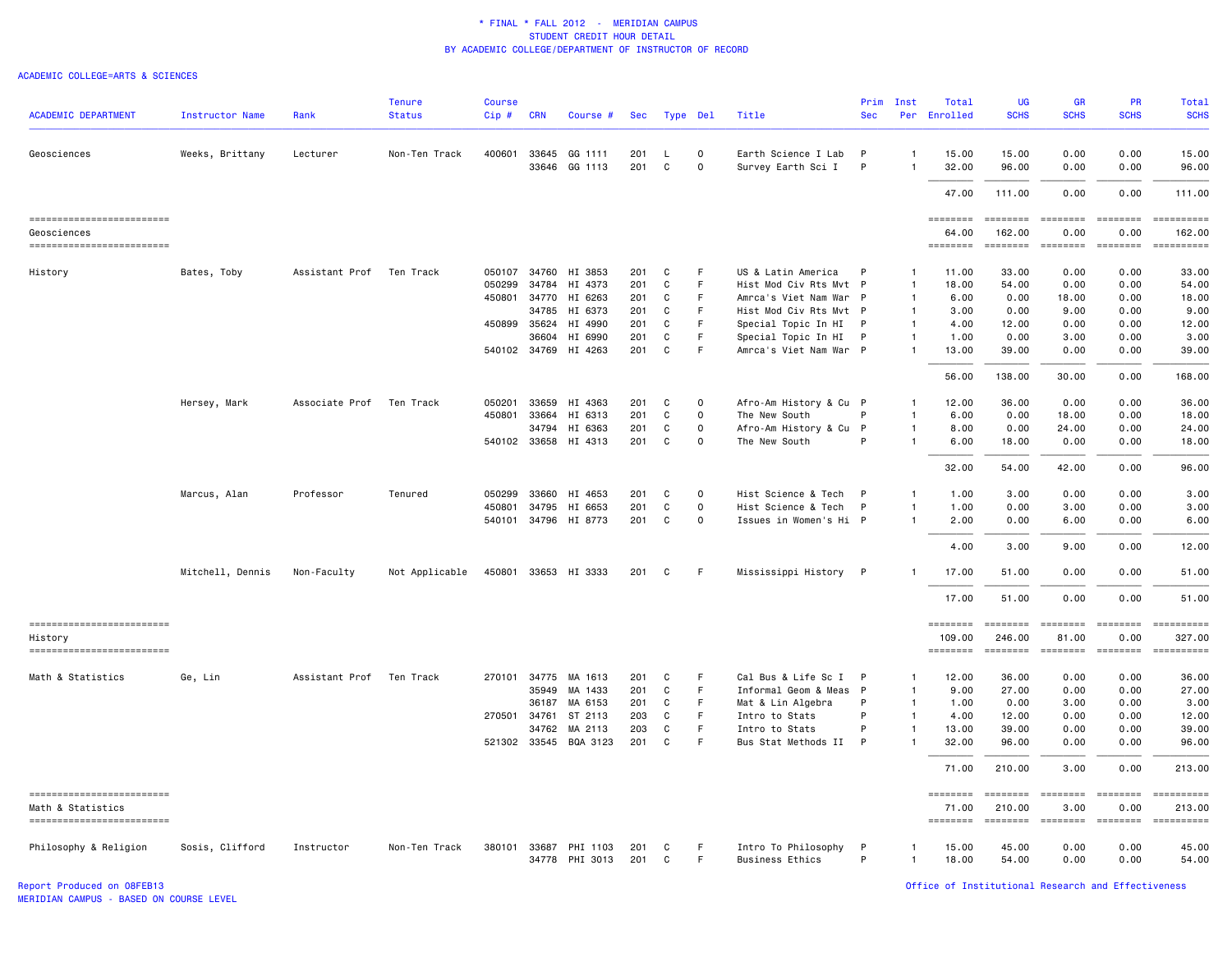| <b>ACADEMIC DEPARTMENT</b>                              | <b>Instructor Name</b>      | Rank                          | <b>Tenure</b><br><b>Status</b> | <b>Course</b><br>Cip# | <b>CRN</b>     | Course #              | Sec        |                   | Type Del    | Title                                         | Prim<br><b>Sec</b> | Inst           | Total<br>Per Enrolled | UG<br><b>SCHS</b>                                                                                                                                                                                                                                                                                                                                                                                                                                                                      | <b>GR</b><br><b>SCHS</b>                                                                                                                                                                                                                                                                                                                                                                                                                                                             | <b>PR</b><br><b>SCHS</b>                                                                                                                                                                                                                                                                                                                                                                                                                                                               | Total<br><b>SCHS</b>      |
|---------------------------------------------------------|-----------------------------|-------------------------------|--------------------------------|-----------------------|----------------|-----------------------|------------|-------------------|-------------|-----------------------------------------------|--------------------|----------------|-----------------------|----------------------------------------------------------------------------------------------------------------------------------------------------------------------------------------------------------------------------------------------------------------------------------------------------------------------------------------------------------------------------------------------------------------------------------------------------------------------------------------|--------------------------------------------------------------------------------------------------------------------------------------------------------------------------------------------------------------------------------------------------------------------------------------------------------------------------------------------------------------------------------------------------------------------------------------------------------------------------------------|----------------------------------------------------------------------------------------------------------------------------------------------------------------------------------------------------------------------------------------------------------------------------------------------------------------------------------------------------------------------------------------------------------------------------------------------------------------------------------------|---------------------------|
| Philosophy & Religion                                   | Sosis, Clifford             | Instructor                    | Non-Ten Track                  |                       |                | 380101 36019 PHI 1103 | 202        | C                 | Ι.          | Intro To Philosophy                           | $\mathsf{P}$       |                | 10.00                 | 30.00                                                                                                                                                                                                                                                                                                                                                                                                                                                                                  | 0.00                                                                                                                                                                                                                                                                                                                                                                                                                                                                                 | 0.00                                                                                                                                                                                                                                                                                                                                                                                                                                                                                   | 30.00                     |
|                                                         |                             |                               |                                |                       |                |                       |            |                   |             |                                               |                    |                | 43.00                 | 129.00                                                                                                                                                                                                                                                                                                                                                                                                                                                                                 | 0.00                                                                                                                                                                                                                                                                                                                                                                                                                                                                                 | 0.00                                                                                                                                                                                                                                                                                                                                                                                                                                                                                   | 129.00                    |
|                                                         |                             |                               |                                |                       |                |                       |            |                   |             |                                               |                    |                | ========              | $\begin{array}{cccccccccc} \multicolumn{2}{c}{} & \multicolumn{2}{c}{} & \multicolumn{2}{c}{} & \multicolumn{2}{c}{} & \multicolumn{2}{c}{} & \multicolumn{2}{c}{} & \multicolumn{2}{c}{} & \multicolumn{2}{c}{} & \multicolumn{2}{c}{} & \multicolumn{2}{c}{} & \multicolumn{2}{c}{} & \multicolumn{2}{c}{} & \multicolumn{2}{c}{} & \multicolumn{2}{c}{} & \multicolumn{2}{c}{} & \multicolumn{2}{c}{} & \multicolumn{2}{c}{} & \multicolumn{2}{c}{} & \multicolumn{2}{c}{} & \mult$ | $\begin{array}{cccccc} \multicolumn{2}{c}{} & \multicolumn{2}{c}{} & \multicolumn{2}{c}{} & \multicolumn{2}{c}{} & \multicolumn{2}{c}{} & \multicolumn{2}{c}{} & \multicolumn{2}{c}{} & \multicolumn{2}{c}{} & \multicolumn{2}{c}{} & \multicolumn{2}{c}{} & \multicolumn{2}{c}{} & \multicolumn{2}{c}{} & \multicolumn{2}{c}{} & \multicolumn{2}{c}{} & \multicolumn{2}{c}{} & \multicolumn{2}{c}{} & \multicolumn{2}{c}{} & \multicolumn{2}{c}{} & \multicolumn{2}{c}{} & \multic$ | $\begin{array}{cccccccccc} \multicolumn{2}{c}{} & \multicolumn{2}{c}{} & \multicolumn{2}{c}{} & \multicolumn{2}{c}{} & \multicolumn{2}{c}{} & \multicolumn{2}{c}{} & \multicolumn{2}{c}{} & \multicolumn{2}{c}{} & \multicolumn{2}{c}{} & \multicolumn{2}{c}{} & \multicolumn{2}{c}{} & \multicolumn{2}{c}{} & \multicolumn{2}{c}{} & \multicolumn{2}{c}{} & \multicolumn{2}{c}{} & \multicolumn{2}{c}{} & \multicolumn{2}{c}{} & \multicolumn{2}{c}{} & \multicolumn{2}{c}{} & \mult$ | $= 22222222222$           |
| Philosophy & Religion<br>------------------------       |                             |                               |                                |                       |                |                       |            |                   |             |                                               |                    |                | 43.00<br>========     | 129.00<br>========                                                                                                                                                                                                                                                                                                                                                                                                                                                                     | 0.00<br><b>SEBBEBEB</b>                                                                                                                                                                                                                                                                                                                                                                                                                                                              | 0.00<br>$\qquad \qquad \equiv \equiv \equiv \equiv \equiv \equiv \equiv \equiv$                                                                                                                                                                                                                                                                                                                                                                                                        | 129.00                    |
| Political Sci & Pub Admin Emerson, Melissa              |                             |                               | Grad Tch Assist Not Applicable |                       |                | 451001 35886 PS 4223  | 201        | C                 | -F          | Dynamics Of Am Dem                            | $\mathsf{P}$       |                | 7.00                  | 21.00                                                                                                                                                                                                                                                                                                                                                                                                                                                                                  | 0.00                                                                                                                                                                                                                                                                                                                                                                                                                                                                                 | 0.00                                                                                                                                                                                                                                                                                                                                                                                                                                                                                   | 21.00                     |
|                                                         |                             |                               |                                |                       |                |                       |            |                   |             |                                               |                    |                | 7.00                  | 21.00                                                                                                                                                                                                                                                                                                                                                                                                                                                                                  | 0.00                                                                                                                                                                                                                                                                                                                                                                                                                                                                                 | 0.00                                                                                                                                                                                                                                                                                                                                                                                                                                                                                   | 21.00                     |
| ==========================<br>Political Sci & Pub Admin |                             |                               |                                |                       |                |                       |            |                   |             |                                               |                    |                | ========<br>7.00      | $=$ = = = = = = =<br>21.00                                                                                                                                                                                                                                                                                                                                                                                                                                                             | <b>EBBBBBBB</b><br>0.00                                                                                                                                                                                                                                                                                                                                                                                                                                                              | <b>EBBEBBBB</b><br>0.00                                                                                                                                                                                                                                                                                                                                                                                                                                                                | <b>ESSESSESS</b><br>21.00 |
| ==========================                              |                             |                               |                                |                       |                |                       |            |                   |             |                                               |                    |                | <b>SESSESSE</b>       |                                                                                                                                                                                                                                                                                                                                                                                                                                                                                        | ======== =======                                                                                                                                                                                                                                                                                                                                                                                                                                                                     | $= 222222222$                                                                                                                                                                                                                                                                                                                                                                                                                                                                          |                           |
| Psychology                                              | Boucher Snodgrass, Lecturer |                               | Non-Ten Track                  |                       |                | 420101 33694 PSY 3413 | 201        | C                 | F           | Human Sexual Behavio P                        |                    | -1             | 13.00                 | 39.00                                                                                                                                                                                                                                                                                                                                                                                                                                                                                  | 0.00                                                                                                                                                                                                                                                                                                                                                                                                                                                                                 | 0.00                                                                                                                                                                                                                                                                                                                                                                                                                                                                                   | 39.00                     |
|                                                         |                             |                               |                                |                       |                |                       |            |                   |             |                                               |                    |                | 13.00                 | 39.00                                                                                                                                                                                                                                                                                                                                                                                                                                                                                  | 0.00                                                                                                                                                                                                                                                                                                                                                                                                                                                                                 | 0.00                                                                                                                                                                                                                                                                                                                                                                                                                                                                                   | 39.00                     |
|                                                         | Cooper, Stephanie           | Visit Assist Pr Non-Ten Track |                                | 420101                | 33695          | PSY 3803              | 201        | C                 | F.          | Int Dev Psychology                            | P                  | $\mathbf{1}$   | 18,00                 | 54.00                                                                                                                                                                                                                                                                                                                                                                                                                                                                                  | 0.00                                                                                                                                                                                                                                                                                                                                                                                                                                                                                 | 0.00                                                                                                                                                                                                                                                                                                                                                                                                                                                                                   | 54,00                     |
|                                                         |                             |                               |                                |                       | 34765          | PSY 4343              | 201        | C                 | F           | Clinical Child Psych P                        |                    | $\overline{1}$ | 13.00                 | 39.00                                                                                                                                                                                                                                                                                                                                                                                                                                                                                  | 0.00                                                                                                                                                                                                                                                                                                                                                                                                                                                                                 | 0.00                                                                                                                                                                                                                                                                                                                                                                                                                                                                                   | 39.00                     |
|                                                         |                             |                               |                                |                       |                | 34774 PSY 4323        | 201        | C                 | F.          | History Of Psy                                | P                  | $\mathbf{1}$   | 18.00                 | 54.00                                                                                                                                                                                                                                                                                                                                                                                                                                                                                  | 0.00                                                                                                                                                                                                                                                                                                                                                                                                                                                                                 | 0.00                                                                                                                                                                                                                                                                                                                                                                                                                                                                                   | 54.00                     |
|                                                         |                             |                               |                                |                       |                |                       |            |                   |             |                                               |                    |                | 49.00                 | 147.00                                                                                                                                                                                                                                                                                                                                                                                                                                                                                 | 0.00                                                                                                                                                                                                                                                                                                                                                                                                                                                                                 | 0.00                                                                                                                                                                                                                                                                                                                                                                                                                                                                                   | 147.00                    |
|                                                         | Gier, Vicki                 | Assistant Prof                | Ten Track                      | 410101                | 33692          | PSY 3104              | 201        | C                 | F.          | Introductory Psychol P                        |                    | $\mathbf{1}$   | 13.00                 | 52.00                                                                                                                                                                                                                                                                                                                                                                                                                                                                                  | 0.00                                                                                                                                                                                                                                                                                                                                                                                                                                                                                 | 0.00                                                                                                                                                                                                                                                                                                                                                                                                                                                                                   | 52.00                     |
|                                                         |                             |                               |                                | 420101                | 35910          | PSY 4403              | 201        | C                 | $\mathsf F$ | Biological Psycholog P                        |                    | $\mathbf{1}$   | 1.00                  | 3.00                                                                                                                                                                                                                                                                                                                                                                                                                                                                                   | 0.00                                                                                                                                                                                                                                                                                                                                                                                                                                                                                 | 0.00                                                                                                                                                                                                                                                                                                                                                                                                                                                                                   | 3.00                      |
|                                                         |                             |                               |                                |                       |                | 420301 34772 PSY 3713 | 201        | C                 | $\mathsf F$ | Cognitive Psychology P                        |                    | $\mathbf{1}$   | 26.00                 | 78.00                                                                                                                                                                                                                                                                                                                                                                                                                                                                                  | 0.00                                                                                                                                                                                                                                                                                                                                                                                                                                                                                 | 0.00                                                                                                                                                                                                                                                                                                                                                                                                                                                                                   | 78.00                     |
|                                                         |                             |                               |                                |                       |                |                       |            |                   |             |                                               |                    |                | 40.00                 | 133.00                                                                                                                                                                                                                                                                                                                                                                                                                                                                                 | 0.00                                                                                                                                                                                                                                                                                                                                                                                                                                                                                 | 0.00                                                                                                                                                                                                                                                                                                                                                                                                                                                                                   | 133.00                    |
|                                                         | Shumate, James              | Lecturer                      | Non-Ten Track                  | 420101                | 33699          | PSY 4726              | 201        | E                 | F           | Internship In Psy I P                         |                    | -1             | 3.00                  | 18.00                                                                                                                                                                                                                                                                                                                                                                                                                                                                                  | 0.00                                                                                                                                                                                                                                                                                                                                                                                                                                                                                 | 0.00                                                                                                                                                                                                                                                                                                                                                                                                                                                                                   | 18.00                     |
|                                                         |                             |                               |                                |                       | 36040          | PSY 7000              | 202        | $\mathbf I$       | F           | Directed Indiv Study P                        |                    | $\mathbf{1}$   | 1.00                  | 0.00                                                                                                                                                                                                                                                                                                                                                                                                                                                                                   | 3.00                                                                                                                                                                                                                                                                                                                                                                                                                                                                                 | 0.00                                                                                                                                                                                                                                                                                                                                                                                                                                                                                   | 3.00                      |
|                                                         |                             |                               |                                | 421601 34788          |                | PSY 4353              | 201        | C                 | F           | Psychology and the L P                        |                    | $\mathbf{1}$   | 21.00                 | 63.00                                                                                                                                                                                                                                                                                                                                                                                                                                                                                  | 0.00                                                                                                                                                                                                                                                                                                                                                                                                                                                                                 | 0.00                                                                                                                                                                                                                                                                                                                                                                                                                                                                                   | 63.00                     |
|                                                         |                             |                               |                                |                       | 34789          | PSY 6353              | 201        | C                 | F.          | Psychology and the 1 P                        |                    | -1             | 3.00                  | 0.00                                                                                                                                                                                                                                                                                                                                                                                                                                                                                   | 9.00                                                                                                                                                                                                                                                                                                                                                                                                                                                                                 | 0.00                                                                                                                                                                                                                                                                                                                                                                                                                                                                                   | 9.00                      |
|                                                         |                             |                               |                                |                       |                |                       |            |                   |             |                                               |                    |                | 28,00                 | 81.00                                                                                                                                                                                                                                                                                                                                                                                                                                                                                  | 12.00                                                                                                                                                                                                                                                                                                                                                                                                                                                                                | 0.00                                                                                                                                                                                                                                                                                                                                                                                                                                                                                   | 93.00                     |
| ------------------------<br>Psychology                  |                             |                               |                                |                       |                |                       |            |                   |             |                                               |                    |                | ========<br>130.00    | ========<br>400.00                                                                                                                                                                                                                                                                                                                                                                                                                                                                     | $= 222222222$<br>12.00                                                                                                                                                                                                                                                                                                                                                                                                                                                               | $= 222222222$<br>0.00                                                                                                                                                                                                                                                                                                                                                                                                                                                                  | 412.00                    |
| ------------------------                                |                             |                               |                                |                       |                |                       |            |                   |             |                                               |                    |                | ========              | ========                                                                                                                                                                                                                                                                                                                                                                                                                                                                               | <b>SEEBEEBE</b>                                                                                                                                                                                                                                                                                                                                                                                                                                                                      | <b>EDEDEDER</b>                                                                                                                                                                                                                                                                                                                                                                                                                                                                        |                           |
| Sociology                                               | Carr, Rhonda                | Assistant Prof                | Non-Ten Track                  | 440701                | 33714          | SW 2303               | 201        | C                 | F.          | Welfare Policy I                              | P                  | $\mathbf{1}$   | 33.00                 | 99.00                                                                                                                                                                                                                                                                                                                                                                                                                                                                                  | 0.00                                                                                                                                                                                                                                                                                                                                                                                                                                                                                 | 0.00                                                                                                                                                                                                                                                                                                                                                                                                                                                                                   | 99.00                     |
|                                                         |                             |                               |                                |                       | 33715          | SW 2313               | 201        | C                 | $\mathsf F$ | Int Soc Work/Soc Wel P                        |                    | $\overline{1}$ | 29.00                 | 87.00                                                                                                                                                                                                                                                                                                                                                                                                                                                                                  | 0.00                                                                                                                                                                                                                                                                                                                                                                                                                                                                                 | 0.00                                                                                                                                                                                                                                                                                                                                                                                                                                                                                   | 87.00                     |
|                                                         |                             |                               |                                |                       | 33720          | SW 4663               | 201        | $\mathtt{C}$      | F           | Admin in Social Work P                        |                    | $\overline{1}$ | 15.00                 | 45.00                                                                                                                                                                                                                                                                                                                                                                                                                                                                                  | 0.00                                                                                                                                                                                                                                                                                                                                                                                                                                                                                 | 0.00                                                                                                                                                                                                                                                                                                                                                                                                                                                                                   | 45.00                     |
|                                                         |                             |                               |                                |                       | 33721<br>36239 | SW 4713<br>SW 4000    | 201<br>201 | S<br>$\mathbf{I}$ | F<br>F      | Sen Sem Social Work<br>Directed Indiv Study P | - S                | 0.49<br>-1     | 9.31<br>1.00          | 27.93<br>3.00                                                                                                                                                                                                                                                                                                                                                                                                                                                                          | 0.00<br>0.00                                                                                                                                                                                                                                                                                                                                                                                                                                                                         | 0.00<br>0.00                                                                                                                                                                                                                                                                                                                                                                                                                                                                           | 27.93<br>3.00             |
|                                                         |                             |                               |                                |                       | 36283          | SW 4000               | 202        | $\mathbf{I}$      | F           | Directed Indiv Study P                        |                    | $\mathbf{1}$   | 1.00                  | 3.00                                                                                                                                                                                                                                                                                                                                                                                                                                                                                   | 0.00                                                                                                                                                                                                                                                                                                                                                                                                                                                                                 | 0.00                                                                                                                                                                                                                                                                                                                                                                                                                                                                                   | 3.00                      |
|                                                         |                             |                               |                                |                       |                |                       |            |                   |             |                                               |                    |                | 88.31                 | 264.93                                                                                                                                                                                                                                                                                                                                                                                                                                                                                 | 0.00                                                                                                                                                                                                                                                                                                                                                                                                                                                                                 | 0.00                                                                                                                                                                                                                                                                                                                                                                                                                                                                                   | 264.93                    |
|                                                         | Cook, Amanda                | Lecturer                      | Non-Ten Track                  | 450401                | 33583          | <b>CRM 2003</b>       | 201        | C                 | -F          | Crime Justice Inequa P                        |                    | $\mathbf{1}$   | 12.00                 | 36.00                                                                                                                                                                                                                                                                                                                                                                                                                                                                                  | 0.00                                                                                                                                                                                                                                                                                                                                                                                                                                                                                 | 0.00                                                                                                                                                                                                                                                                                                                                                                                                                                                                                   | 36.00                     |
|                                                         |                             |                               |                                |                       | 34773          | <b>CRM 3603</b>       | 201        | C                 | F           | Criminological Theor P                        |                    | -1             | 14.00                 | 42.00                                                                                                                                                                                                                                                                                                                                                                                                                                                                                  | 0.00                                                                                                                                                                                                                                                                                                                                                                                                                                                                                 | 0.00                                                                                                                                                                                                                                                                                                                                                                                                                                                                                   | 42.00                     |
|                                                         |                             |                               |                                |                       | 35938          | CRM 4243              | 201        | C                 | F           | Drugs, Crime and Con P                        |                    | $\mathbf{1}$   | 8.00                  | 24,00                                                                                                                                                                                                                                                                                                                                                                                                                                                                                  | 0.00                                                                                                                                                                                                                                                                                                                                                                                                                                                                                 | 0.00                                                                                                                                                                                                                                                                                                                                                                                                                                                                                   | 24,00                     |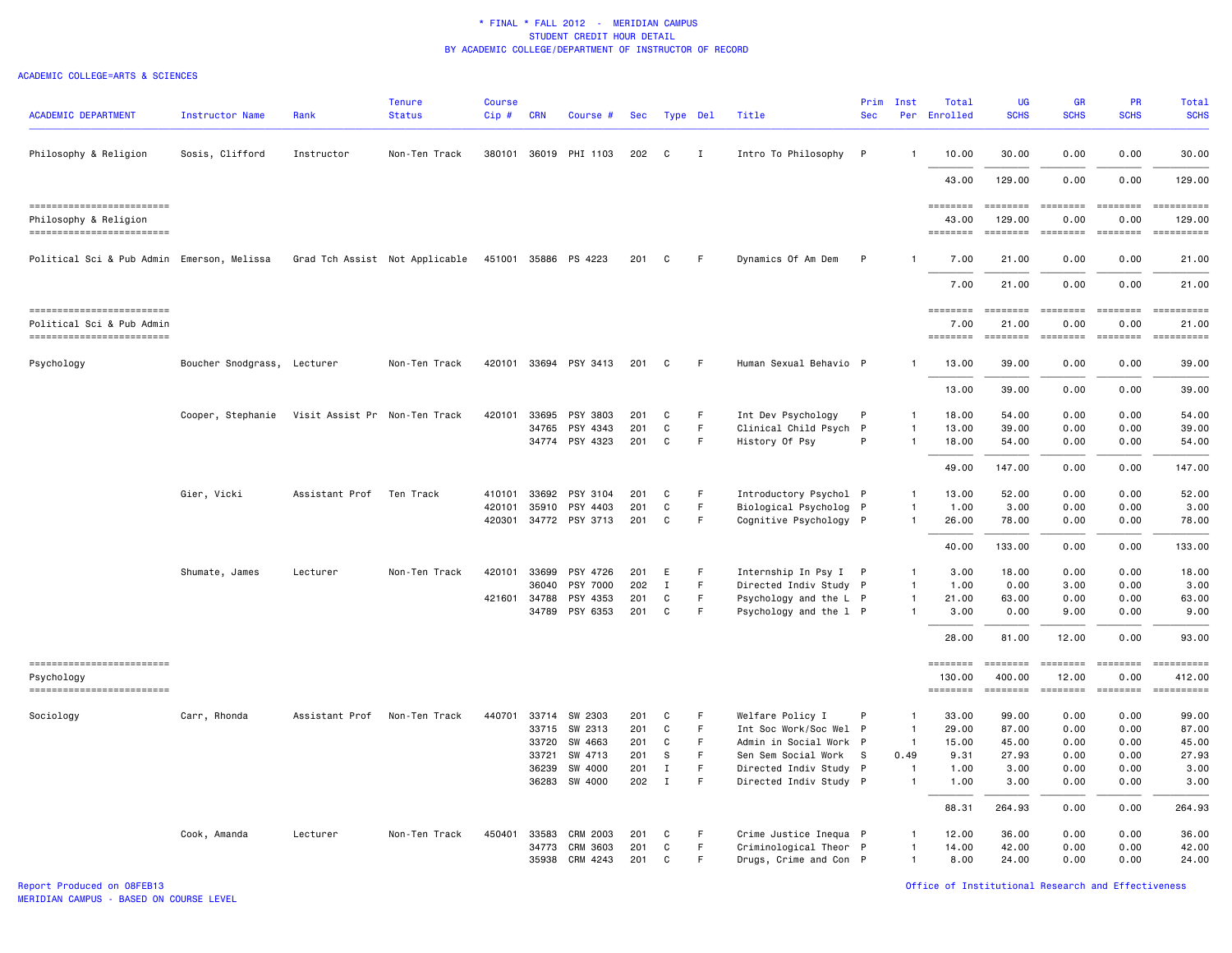|                            |                        |                | <b>Tenure</b> | <b>Course</b> |            |                |     |          |    |                        | Prim       | Inst | Total    | UG          | <b>GR</b>        | <b>PR</b>                 | Total            |
|----------------------------|------------------------|----------------|---------------|---------------|------------|----------------|-----|----------|----|------------------------|------------|------|----------|-------------|------------------|---------------------------|------------------|
| <b>ACADEMIC DEPARTMENT</b> | <b>Instructor Name</b> | Rank           | <b>Status</b> | Cip#          | <b>CRN</b> | Course #       | Sec | Type Del |    | Title                  | <b>Sec</b> | Per  | Enrolled | <b>SCHS</b> | <b>SCHS</b>      | <b>SCHS</b>               | <b>SCHS</b>      |
| Sociology                  | Cook, Amanda           | Lecturer       | Non-Ten Track | 450401        | 35940      | SO 4243        | 201 | C        | F  | Drugs, Crime and Con P |            |      | 5.00     | 15.00       | 0.00             | 0.00                      | 15.00            |
|                            |                        |                |               |               |            | 35952 CRM 4323 | 201 | C        | F  | Victimology            | P          |      | 10.00    | 30.00       | 0.00             | 0.00                      | 30.00            |
|                            |                        |                |               |               | 36281      | SO 6523        | 201 | C        | E  | Law and Society        |            | 0.51 | 0.51     | 0.00        | 1.53             | 0.00                      | 1.53             |
|                            |                        |                |               | 451101        | 36280      | SO 6733        | 201 | C        | E  | Comm: Org & Relation P |            | 0.51 | 0.51     | 0.00        | 1.53             | 0.00                      | 1.53             |
|                            |                        |                |               |               |            |                |     |          |    |                        |            |      | 50.02    | 147.00      | 3.06             | 0.00                      | 150.06           |
|                            | Savage, Angela         | Instructor     | Non-Ten Track | 440701        |            | 33718 SW 3523  | 201 | C        | -F | Social Work Pract II P |            |      | 18.00    | 54.00       | 0.00             | 0.00                      | 54.00            |
|                            |                        |                |               |               |            | 33719 SW 3533  | 201 | C        | F  | Soc Work w/Commun &    | P          |      | 18.00    | 54.00       | 0.00             | 0.00                      | 54.00            |
|                            |                        |                |               |               |            | 33721 SW 4713  | 201 | - S      | E  | Sen Sem Social Work P  |            | 0.51 | 9.69     | 29.07       | 0.00             | 0.00                      | 29.07            |
|                            |                        |                |               |               |            |                |     |          |    |                        |            |      | 45.69    | 137.07      | 0.00             | 0.00                      | 137.07           |
|                            | Swindell, Marian       | Associate Prof | Tenured       | 440701        |            | 33716 SW 3003  | 201 | C        | F  | Populations at-risk    | P          |      | 33.00    | 99.00       | 0.00             | 0.00                      | 99.00            |
|                            |                        |                |               |               |            | 33717 SW 3013  | 201 | C        | F  | Hum Beh Soc Envir I    | P          | -1   | 36.00    | 108,00      | 0.00             | 0.00                      | 108.00           |
|                            |                        |                |               | 450401        | 36281      | SO 6523        | 201 | C        | E  | Law and Society        | S          | 0.49 | 0.49     | 0.00        | 1.47             | 0.00                      | 1.47             |
|                            |                        |                |               | 451101        |            | 36280 SO 6733  | 201 | C        | E  | Comm: Org & Relation S |            | 0.49 | 0.49     | 0.00        | 1.47             | 0.00                      | 1.47             |
|                            |                        |                |               |               |            |                |     |          |    |                        |            |      | 69.98    | 207.00      | 2.94             | 0.00                      | 209.94           |
| ========================== |                        |                |               |               |            |                |     |          |    |                        |            |      | ======== | ========    | ========         | ========                  |                  |
| Sociology                  |                        |                |               |               |            |                |     |          |    |                        |            |      | 254,00   | 756.00      | 6.00             | 0.00                      | 762.00           |
| ========================== |                        |                |               |               |            |                |     |          |    |                        |            |      | ======== |             | ======== ======= | ========                  | <b>ESSESSEES</b> |
|                            |                        |                |               |               |            |                |     |          |    |                        |            |      | ======== |             |                  | -------- -------- ------- | ==========       |
|                            |                        |                |               |               |            |                |     |          |    |                        |            |      | 948,00   | 2730.00     | 126,00           | 0.00                      | 2856,00          |
|                            |                        |                |               |               |            |                |     |          |    |                        |            |      | ======== | ========    |                  | --------- --------        | <b>ESSESSESS</b> |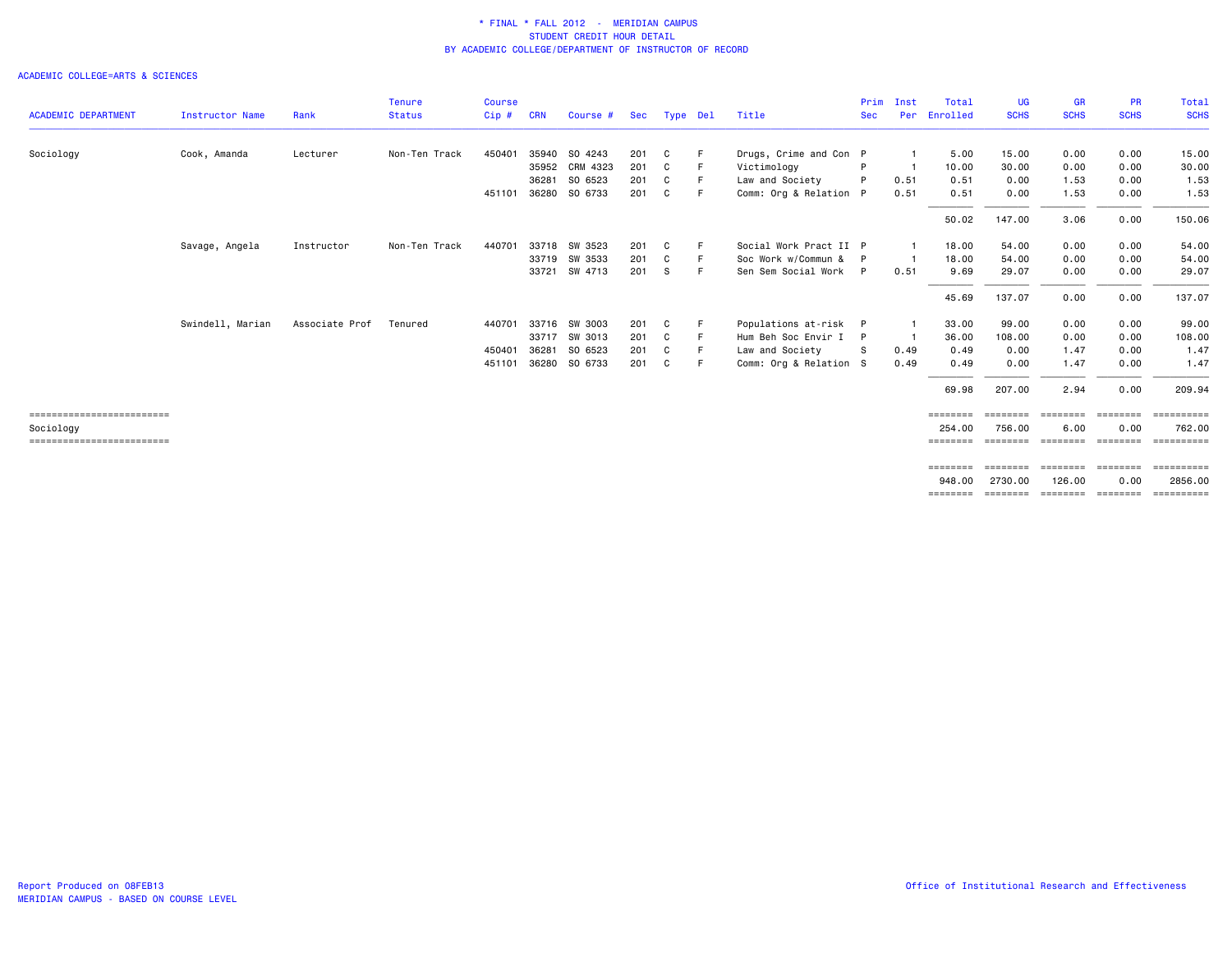#### ACADEMIC COLLEGE=BUSINESS

| <b>ACADEMIC DEPARTMENT</b>                        | <b>Instructor Name</b>      | Rank           | <b>Tenure</b><br><b>Status</b> | <b>Course</b><br>Cip# | <b>CRN</b> | Course #                   | <b>Sec</b> |        | Type Del | Title                  | Prim<br><b>Sec</b> | Inst<br>Per       | Total<br>Enrolled        | <b>UG</b><br><b>SCHS</b>                                                                                                                                                                                                                                                                                                                                                                                                                                                                         | GR<br><b>SCHS</b>                                                                                                                                                                                                                                                                                                                                                                                                                                                                      | PR<br><b>SCHS</b>                                                                                                                                                                                                                                                                                                                                                                                                                                                                      | <b>Total</b><br><b>SCHS</b>                                                                                                                                                                                                                                                                                                                                                                                                                                          |
|---------------------------------------------------|-----------------------------|----------------|--------------------------------|-----------------------|------------|----------------------------|------------|--------|----------|------------------------|--------------------|-------------------|--------------------------|--------------------------------------------------------------------------------------------------------------------------------------------------------------------------------------------------------------------------------------------------------------------------------------------------------------------------------------------------------------------------------------------------------------------------------------------------------------------------------------------------|----------------------------------------------------------------------------------------------------------------------------------------------------------------------------------------------------------------------------------------------------------------------------------------------------------------------------------------------------------------------------------------------------------------------------------------------------------------------------------------|----------------------------------------------------------------------------------------------------------------------------------------------------------------------------------------------------------------------------------------------------------------------------------------------------------------------------------------------------------------------------------------------------------------------------------------------------------------------------------------|----------------------------------------------------------------------------------------------------------------------------------------------------------------------------------------------------------------------------------------------------------------------------------------------------------------------------------------------------------------------------------------------------------------------------------------------------------------------|
| Accounting                                        | Allen, Paul                 | Lecturer       | Non-Ten Track                  | 520301 33530          |            | ACC 3023                   | 201        | C      | F.       | Intermediate Acc I     | P                  | $\mathbf{1}$      | 19.00                    | 57.00                                                                                                                                                                                                                                                                                                                                                                                                                                                                                            | 0.00                                                                                                                                                                                                                                                                                                                                                                                                                                                                                   | 0.00                                                                                                                                                                                                                                                                                                                                                                                                                                                                                   | 57.00                                                                                                                                                                                                                                                                                                                                                                                                                                                                |
|                                                   |                             |                |                                |                       | 33531      | ACC 3033                   | 201        | C      | F.       | Intermediate Acc II    | P                  | $\mathbf{1}$      | 7.00                     | 21.00                                                                                                                                                                                                                                                                                                                                                                                                                                                                                            | 0.00                                                                                                                                                                                                                                                                                                                                                                                                                                                                                   | 0.00                                                                                                                                                                                                                                                                                                                                                                                                                                                                                   | 21.00                                                                                                                                                                                                                                                                                                                                                                                                                                                                |
|                                                   |                             |                |                                |                       |            |                            |            |        |          |                        |                    |                   | 26.00                    | 78.00                                                                                                                                                                                                                                                                                                                                                                                                                                                                                            | 0.00                                                                                                                                                                                                                                                                                                                                                                                                                                                                                   | 0.00                                                                                                                                                                                                                                                                                                                                                                                                                                                                                   | 78.00                                                                                                                                                                                                                                                                                                                                                                                                                                                                |
|                                                   | Ennis, Kevin                | Associate Prof | Tenured                        | 520301                | 33528      | ACC 3003                   | 201        | C      | F        | Acct Systems I         | P                  | $\mathbf{1}$      | 11.00                    | 33.00                                                                                                                                                                                                                                                                                                                                                                                                                                                                                            | 0.00                                                                                                                                                                                                                                                                                                                                                                                                                                                                                   | 0.00                                                                                                                                                                                                                                                                                                                                                                                                                                                                                   | 33.00                                                                                                                                                                                                                                                                                                                                                                                                                                                                |
|                                                   |                             |                |                                |                       | 33529      | ACC 3013                   | 201        | C      | F        | Cost Accounting        | P                  | $\mathbf{1}$      | 14.00                    | 42.00                                                                                                                                                                                                                                                                                                                                                                                                                                                                                            | 0.00                                                                                                                                                                                                                                                                                                                                                                                                                                                                                   | 0.00                                                                                                                                                                                                                                                                                                                                                                                                                                                                                   | 42.00                                                                                                                                                                                                                                                                                                                                                                                                                                                                |
|                                                   |                             |                |                                |                       |            | 33532 ACC 4033             | 201        | C      | F.       | Auditing               | P                  | $\mathbf{1}$      | 5.00                     | 15.00                                                                                                                                                                                                                                                                                                                                                                                                                                                                                            | 0.00                                                                                                                                                                                                                                                                                                                                                                                                                                                                                   | 0.00                                                                                                                                                                                                                                                                                                                                                                                                                                                                                   | 15.00                                                                                                                                                                                                                                                                                                                                                                                                                                                                |
|                                                   |                             |                |                                |                       |            |                            |            |        |          |                        |                    |                   | 30.00                    | 90.00                                                                                                                                                                                                                                                                                                                                                                                                                                                                                            | 0.00                                                                                                                                                                                                                                                                                                                                                                                                                                                                                   | 0.00                                                                                                                                                                                                                                                                                                                                                                                                                                                                                   | 90.00                                                                                                                                                                                                                                                                                                                                                                                                                                                                |
| ------------------------                          |                             |                |                                |                       |            |                            |            |        |          |                        |                    |                   | ========                 | $\begin{array}{cccccc} \multicolumn{3}{c}{{\color{red}z}} & \multicolumn{3}{c}{{\color{red}z}} & \multicolumn{3}{c}{{\color{red}z}} & \multicolumn{3}{c}{{\color{red}z}} & \multicolumn{3}{c}{{\color{red}z}} & \multicolumn{3}{c}{{\color{red}z}} & \multicolumn{3}{c}{{\color{red}z}} & \multicolumn{3}{c}{{\color{red}z}} & \multicolumn{3}{c}{{\color{red}z}} & \multicolumn{3}{c}{{\color{red}z}} & \multicolumn{3}{c}{{\color{red}z}} & \multicolumn{3}{c}{{\color{red$                    |                                                                                                                                                                                                                                                                                                                                                                                                                                                                                        | $= = = = = = = =$                                                                                                                                                                                                                                                                                                                                                                                                                                                                      | $\begin{minipage}{0.03\linewidth} \hspace*{-0.2cm} \textbf{if the number of } \textit{if} \textit{if} \textit{if} \textit{if} \textit{if} \textit{if} \textit{if} \textit{if} \textit{if} \textit{if} \textit{if} \textit{if} \textit{if} \textit{if} \textit{if} \textit{if} \textit{if} \textit{if} \textit{if} \textit{if} \textit{if} \textit{if} \textit{if} \textit{if} \textit{if} \textit{if} \textit{if} \textit{if} \textit{if} \textit{if} \textit{if} \$ |
| Accounting<br>-------------------------           |                             |                |                                |                       |            |                            |            |        |          |                        |                    |                   | 56.00<br>========        | 168.00<br>$\begin{array}{cccccccccc} \multicolumn{2}{c}{} & \multicolumn{2}{c}{} & \multicolumn{2}{c}{} & \multicolumn{2}{c}{} & \multicolumn{2}{c}{} & \multicolumn{2}{c}{} & \multicolumn{2}{c}{} & \multicolumn{2}{c}{} & \multicolumn{2}{c}{} & \multicolumn{2}{c}{} & \multicolumn{2}{c}{} & \multicolumn{2}{c}{} & \multicolumn{2}{c}{} & \multicolumn{2}{c}{} & \multicolumn{2}{c}{} & \multicolumn{2}{c}{} & \multicolumn{2}{c}{} & \multicolumn{2}{c}{} & \multicolumn{2}{c}{} & \mult$ | 0.00<br>========                                                                                                                                                                                                                                                                                                                                                                                                                                                                       | 0.00<br>========                                                                                                                                                                                                                                                                                                                                                                                                                                                                       | 168.00<br>-----------                                                                                                                                                                                                                                                                                                                                                                                                                                                |
|                                                   |                             |                |                                |                       |            |                            |            |        |          |                        |                    |                   |                          |                                                                                                                                                                                                                                                                                                                                                                                                                                                                                                  |                                                                                                                                                                                                                                                                                                                                                                                                                                                                                        |                                                                                                                                                                                                                                                                                                                                                                                                                                                                                        |                                                                                                                                                                                                                                                                                                                                                                                                                                                                      |
| Finance & Economics                               | Spurlin, William            | Assistant Prof | Ten Track                      |                       |            | 520801 33642 FIN 3113      | 201        | C      | F        | Financial Systems      | P                  |                   | 19.00                    | 57.00                                                                                                                                                                                                                                                                                                                                                                                                                                                                                            | 0.00                                                                                                                                                                                                                                                                                                                                                                                                                                                                                   | 0.00                                                                                                                                                                                                                                                                                                                                                                                                                                                                                   | 57.00                                                                                                                                                                                                                                                                                                                                                                                                                                                                |
|                                                   |                             |                |                                |                       |            | 33643 FIN 3123             | 201        | C      | F.       | Financial Management P |                    |                   | 19.00                    | 57.00                                                                                                                                                                                                                                                                                                                                                                                                                                                                                            | 0.00                                                                                                                                                                                                                                                                                                                                                                                                                                                                                   | 0.00                                                                                                                                                                                                                                                                                                                                                                                                                                                                                   | 57.00                                                                                                                                                                                                                                                                                                                                                                                                                                                                |
|                                                   |                             |                |                                |                       |            |                            |            |        |          |                        |                    |                   | 38.00                    | 114.00                                                                                                                                                                                                                                                                                                                                                                                                                                                                                           | 0.00                                                                                                                                                                                                                                                                                                                                                                                                                                                                                   | 0.00                                                                                                                                                                                                                                                                                                                                                                                                                                                                                   | 114.00                                                                                                                                                                                                                                                                                                                                                                                                                                                               |
| -------------------------                         |                             |                |                                |                       |            |                            |            |        |          |                        |                    |                   | ========                 | $\begin{array}{cccccccccc} \multicolumn{2}{c}{} & \multicolumn{2}{c}{} & \multicolumn{2}{c}{} & \multicolumn{2}{c}{} & \multicolumn{2}{c}{} & \multicolumn{2}{c}{} & \multicolumn{2}{c}{} & \multicolumn{2}{c}{} & \multicolumn{2}{c}{} & \multicolumn{2}{c}{} & \multicolumn{2}{c}{} & \multicolumn{2}{c}{} & \multicolumn{2}{c}{} & \multicolumn{2}{c}{} & \multicolumn{2}{c}{} & \multicolumn{2}{c}{} & \multicolumn{2}{c}{} & \multicolumn{2}{c}{} & \multicolumn{2}{c}{} & \mult$           | $\begin{array}{cccccccccc} \multicolumn{2}{c}{} & \multicolumn{2}{c}{} & \multicolumn{2}{c}{} & \multicolumn{2}{c}{} & \multicolumn{2}{c}{} & \multicolumn{2}{c}{} & \multicolumn{2}{c}{} & \multicolumn{2}{c}{} & \multicolumn{2}{c}{} & \multicolumn{2}{c}{} & \multicolumn{2}{c}{} & \multicolumn{2}{c}{} & \multicolumn{2}{c}{} & \multicolumn{2}{c}{} & \multicolumn{2}{c}{} & \multicolumn{2}{c}{} & \multicolumn{2}{c}{} & \multicolumn{2}{c}{} & \multicolumn{2}{c}{} & \mult$ | $\begin{array}{cccccccccc} \multicolumn{2}{c}{} & \multicolumn{2}{c}{} & \multicolumn{2}{c}{} & \multicolumn{2}{c}{} & \multicolumn{2}{c}{} & \multicolumn{2}{c}{} & \multicolumn{2}{c}{} & \multicolumn{2}{c}{} & \multicolumn{2}{c}{} & \multicolumn{2}{c}{} & \multicolumn{2}{c}{} & \multicolumn{2}{c}{} & \multicolumn{2}{c}{} & \multicolumn{2}{c}{} & \multicolumn{2}{c}{} & \multicolumn{2}{c}{} & \multicolumn{2}{c}{} & \multicolumn{2}{c}{} & \multicolumn{2}{c}{} & \mult$ | ==========                                                                                                                                                                                                                                                                                                                                                                                                                                                           |
| Finance & Economics<br>========================== |                             |                |                                |                       |            |                            |            |        |          |                        |                    |                   | 38.00<br><b>EDESSERS</b> | 114.00<br><b>EEEEEEEE</b>                                                                                                                                                                                                                                                                                                                                                                                                                                                                        | 0.00                                                                                                                                                                                                                                                                                                                                                                                                                                                                                   | 0.00<br>ESSESSEE                                                                                                                                                                                                                                                                                                                                                                                                                                                                       | 114.00<br>==========                                                                                                                                                                                                                                                                                                                                                                                                                                                 |
|                                                   |                             |                |                                |                       |            |                            |            |        |          |                        |                    |                   |                          |                                                                                                                                                                                                                                                                                                                                                                                                                                                                                                  |                                                                                                                                                                                                                                                                                                                                                                                                                                                                                        |                                                                                                                                                                                                                                                                                                                                                                                                                                                                                        |                                                                                                                                                                                                                                                                                                                                                                                                                                                                      |
| Management & Info Systems Bott, Gregory           |                             | Lecturer       | Non-Ten Track                  | 521201                | 33537      | BIS 3233<br>33538 BIS 3713 | 201<br>201 | C<br>C | F<br>F.  | Management Informati P |                    | $\mathbf{1}$<br>1 | 32.00<br>13.00           | 96.00<br>39.00                                                                                                                                                                                                                                                                                                                                                                                                                                                                                   | 0.00<br>0.00                                                                                                                                                                                                                                                                                                                                                                                                                                                                           | 0.00<br>0.00                                                                                                                                                                                                                                                                                                                                                                                                                                                                           | 96.00<br>39.00                                                                                                                                                                                                                                                                                                                                                                                                                                                       |
|                                                   |                             |                |                                |                       |            |                            |            |        |          | Int Elec Info System P |                    |                   |                          |                                                                                                                                                                                                                                                                                                                                                                                                                                                                                                  |                                                                                                                                                                                                                                                                                                                                                                                                                                                                                        |                                                                                                                                                                                                                                                                                                                                                                                                                                                                                        |                                                                                                                                                                                                                                                                                                                                                                                                                                                                      |
|                                                   |                             |                |                                |                       |            |                            |            |        |          |                        |                    |                   | 45.00                    | 135.00                                                                                                                                                                                                                                                                                                                                                                                                                                                                                           | 0.00                                                                                                                                                                                                                                                                                                                                                                                                                                                                                   | 0.00                                                                                                                                                                                                                                                                                                                                                                                                                                                                                   | 135.00                                                                                                                                                                                                                                                                                                                                                                                                                                                               |
|                                                   | Jones, Gabrielle            | Non-Faculty    | Not Applicable                 |                       |            | 521299 34810 BIS 4533      | 201        | C      | F.       | Decision Support Sys P |                    | 1                 | 13.00                    | 39.00                                                                                                                                                                                                                                                                                                                                                                                                                                                                                            | 0.00                                                                                                                                                                                                                                                                                                                                                                                                                                                                                   | 0.00                                                                                                                                                                                                                                                                                                                                                                                                                                                                                   | 39.00                                                                                                                                                                                                                                                                                                                                                                                                                                                                |
|                                                   |                             |                |                                |                       |            | 34811 BIS 4763             | 201        | C      | F        | BIS Senior Seminar     | P                  | $\mathbf{1}$      | 10.00                    | 30.00                                                                                                                                                                                                                                                                                                                                                                                                                                                                                            | 0.00                                                                                                                                                                                                                                                                                                                                                                                                                                                                                   | 0.00                                                                                                                                                                                                                                                                                                                                                                                                                                                                                   | 30.00                                                                                                                                                                                                                                                                                                                                                                                                                                                                |
|                                                   |                             |                |                                |                       |            |                            |            |        |          |                        |                    |                   | 23.00                    | 69.00                                                                                                                                                                                                                                                                                                                                                                                                                                                                                            | 0.00                                                                                                                                                                                                                                                                                                                                                                                                                                                                                   | 0.00                                                                                                                                                                                                                                                                                                                                                                                                                                                                                   | 69.00                                                                                                                                                                                                                                                                                                                                                                                                                                                                |
|                                                   | Patterson, William Lecturer |                | Non-Ten Track                  |                       |            | 521003 33674 MGT 3813      | 201        | C      | F        | Organizational Behav P |                    | $\mathbf{1}$      | 9.00                     | 27.00                                                                                                                                                                                                                                                                                                                                                                                                                                                                                            | 0.00                                                                                                                                                                                                                                                                                                                                                                                                                                                                                   | 0.00                                                                                                                                                                                                                                                                                                                                                                                                                                                                                   | 27.00                                                                                                                                                                                                                                                                                                                                                                                                                                                                |
|                                                   |                             |                |                                |                       |            |                            |            |        |          |                        |                    |                   | 9.00                     | 27.00                                                                                                                                                                                                                                                                                                                                                                                                                                                                                            | 0.00                                                                                                                                                                                                                                                                                                                                                                                                                                                                                   | 0.00                                                                                                                                                                                                                                                                                                                                                                                                                                                                                   | 27.00                                                                                                                                                                                                                                                                                                                                                                                                                                                                |
|                                                   | Randle, Vikki               | Associate Prof | Tenured                        | 520201                |            | 33675 MGT 4543             | 201        | C      | F        | Compensation Mgt       | P                  | $\mathbf{1}$      | 10.00                    | 30.00                                                                                                                                                                                                                                                                                                                                                                                                                                                                                            | 0.00                                                                                                                                                                                                                                                                                                                                                                                                                                                                                   | 0.00                                                                                                                                                                                                                                                                                                                                                                                                                                                                                   | 30.00                                                                                                                                                                                                                                                                                                                                                                                                                                                                |
|                                                   |                             |                |                                | 521001                | 33673      | MGT 3513                   | 201        | C      | F.       | Intro Human Res Mgt    | $\mathsf{P}$       | 1                 | 18.00                    | 54.00                                                                                                                                                                                                                                                                                                                                                                                                                                                                                            | 0.00                                                                                                                                                                                                                                                                                                                                                                                                                                                                                   | 0.00                                                                                                                                                                                                                                                                                                                                                                                                                                                                                   | 54.00                                                                                                                                                                                                                                                                                                                                                                                                                                                                |
|                                                   |                             |                |                                |                       |            |                            |            |        |          |                        |                    |                   | 28.00                    | 84.00                                                                                                                                                                                                                                                                                                                                                                                                                                                                                            | 0.00                                                                                                                                                                                                                                                                                                                                                                                                                                                                                   | 0.00                                                                                                                                                                                                                                                                                                                                                                                                                                                                                   | 84.00                                                                                                                                                                                                                                                                                                                                                                                                                                                                |
|                                                   | White, Harold               | Instructor     | Non-Ten Track                  | 080301                | 33671      | MGT 3323                   | 201        | C      | F        | Entrepreneurship       | P                  | 1                 | 14.00                    | 42.00                                                                                                                                                                                                                                                                                                                                                                                                                                                                                            | 0.00                                                                                                                                                                                                                                                                                                                                                                                                                                                                                   | 0.00                                                                                                                                                                                                                                                                                                                                                                                                                                                                                   | 42.00                                                                                                                                                                                                                                                                                                                                                                                                                                                                |
|                                                   |                             |                |                                | 520101                | 33547      | <b>BUS 4853</b>            | 201        | C      | F        | <b>Business Policy</b> | P                  | $\mathbf{1}$      | 15.00                    | 45.00                                                                                                                                                                                                                                                                                                                                                                                                                                                                                            | 0.00                                                                                                                                                                                                                                                                                                                                                                                                                                                                                   | 0.00                                                                                                                                                                                                                                                                                                                                                                                                                                                                                   | 45.00                                                                                                                                                                                                                                                                                                                                                                                                                                                                |
|                                                   |                             |                |                                | 520201                | 33670      | MGT 3213                   | 201        | C      | F        | Org Communications     | P                  | $\mathbf{1}$      | 27.00                    | 81.00                                                                                                                                                                                                                                                                                                                                                                                                                                                                                            | 0.00                                                                                                                                                                                                                                                                                                                                                                                                                                                                                   | 0.00                                                                                                                                                                                                                                                                                                                                                                                                                                                                                   | 81.00                                                                                                                                                                                                                                                                                                                                                                                                                                                                |
|                                                   |                             |                |                                | 521301 33669          |            | MGT 3114                   | 201        | C      | F        | Prin of Mgt & Prod     | P                  | $\mathbf{1}$      | 28.00                    | 112.00                                                                                                                                                                                                                                                                                                                                                                                                                                                                                           | 0.00                                                                                                                                                                                                                                                                                                                                                                                                                                                                                   | 0.00                                                                                                                                                                                                                                                                                                                                                                                                                                                                                   | 112.00                                                                                                                                                                                                                                                                                                                                                                                                                                                               |
|                                                   |                             |                |                                |                       |            |                            |            |        |          |                        |                    |                   | 84.00                    | 280.00                                                                                                                                                                                                                                                                                                                                                                                                                                                                                           | 0.00                                                                                                                                                                                                                                                                                                                                                                                                                                                                                   | 0.00                                                                                                                                                                                                                                                                                                                                                                                                                                                                                   | 280.00                                                                                                                                                                                                                                                                                                                                                                                                                                                               |
|                                                   | Young, Carlton              | Assistant Prof | Ten Track                      | 510701                | 33649      | HCA 3313                   | 201        | C      | F        | Healthcare Systems     | P                  | $\mathbf{1}$      | 18.00                    | 54.00                                                                                                                                                                                                                                                                                                                                                                                                                                                                                            | 0.00                                                                                                                                                                                                                                                                                                                                                                                                                                                                                   | 0.00                                                                                                                                                                                                                                                                                                                                                                                                                                                                                   | 54.00                                                                                                                                                                                                                                                                                                                                                                                                                                                                |
|                                                   |                             |                |                                |                       | 33650      | <b>HCA 3813</b>            | 201        | C      | F        | Healthcare Regulatio P |                    | $\overline{1}$    | 22.00                    | 66.00                                                                                                                                                                                                                                                                                                                                                                                                                                                                                            | 0.00                                                                                                                                                                                                                                                                                                                                                                                                                                                                                   | 0.00                                                                                                                                                                                                                                                                                                                                                                                                                                                                                   | 66.00                                                                                                                                                                                                                                                                                                                                                                                                                                                                |
|                                                   |                             |                |                                |                       | 33651      | HCA 4013                   | 201        | C      | F.       | Ethical Issues in He P |                    | $\mathbf{1}$      | 13.00                    | 39,00                                                                                                                                                                                                                                                                                                                                                                                                                                                                                            | 0.00                                                                                                                                                                                                                                                                                                                                                                                                                                                                                   | 0.00                                                                                                                                                                                                                                                                                                                                                                                                                                                                                   | 39.00                                                                                                                                                                                                                                                                                                                                                                                                                                                                |
|                                                   |                             |                |                                |                       | 36068      | <b>HCA 4443</b>            | 201        | E      | F        | Healthcare Internshi P |                    | $\mathbf{1}$      | 2.00                     | 6.00                                                                                                                                                                                                                                                                                                                                                                                                                                                                                             | 0.00                                                                                                                                                                                                                                                                                                                                                                                                                                                                                   | 0.00                                                                                                                                                                                                                                                                                                                                                                                                                                                                                   | 6.00                                                                                                                                                                                                                                                                                                                                                                                                                                                                 |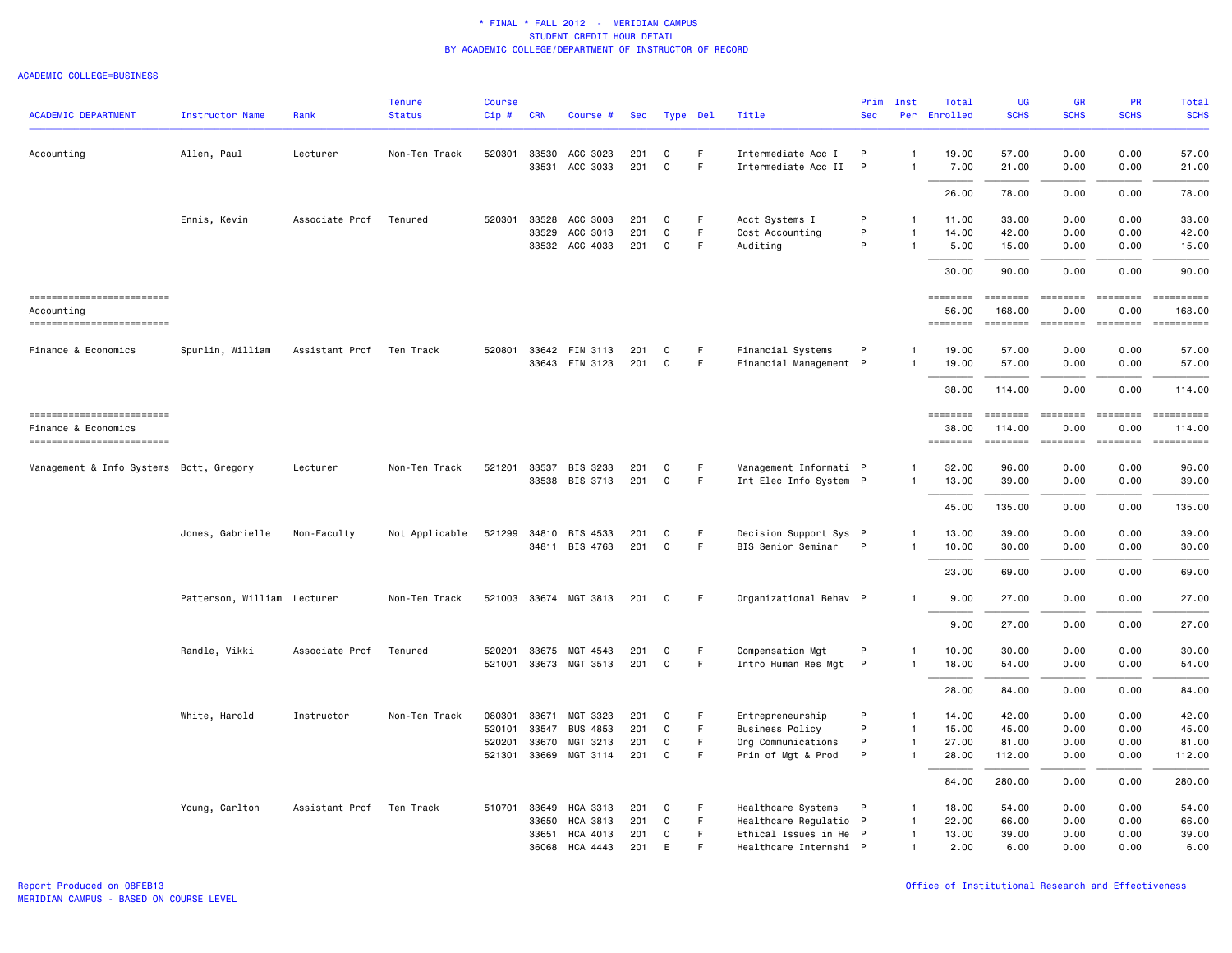#### ACADEMIC COLLEGE=BUSINESS

| <b>ACADEMIC DEPARTMENT</b>                                                           | <b>Instructor Name</b> | Rank           | <b>Tenure</b><br><b>Status</b> | <b>Course</b><br>Cip# | <b>CRN</b> | Course #                   | Sec        | Type Del |          | Title                          | Prim<br><b>Sec</b> | Inst<br>Per | Total<br>Enrolled              | <b>UG</b><br><b>SCHS</b> | <b>GR</b><br><b>SCHS</b>              | <b>PR</b><br><b>SCHS</b>     | Total<br><b>SCHS</b>                      |
|--------------------------------------------------------------------------------------|------------------------|----------------|--------------------------------|-----------------------|------------|----------------------------|------------|----------|----------|--------------------------------|--------------------|-------------|--------------------------------|--------------------------|---------------------------------------|------------------------------|-------------------------------------------|
|                                                                                      |                        |                |                                |                       |            |                            |            |          |          |                                |                    |             | 55.00                          | 165.00                   | 0.00                                  | 0.00                         | 165.00                                    |
| ==========================<br>Management & Info Systems<br>------------------------  |                        |                |                                |                       |            |                            |            |          |          |                                |                    |             | ========<br>244.00<br>======== | ========<br>760.00       | ========<br>0.00<br>================= | ========<br>0.00<br>======== | ==========<br>760.00<br>==========        |
| Marketing, Quan Anal &Bus Branham, Len                                               |                        | Lecturer       | Non-Ten Track                  |                       |            | 521101 33665 IB 3913       | 201        | C        | -F       | Prncpl Interntnl Bus P         |                    |             | 17.00                          | 51.00                    | 0.00                                  | 0.00                         | 51.00                                     |
|                                                                                      |                        |                |                                |                       |            |                            |            |          |          |                                |                    |             | 17.00                          | 51.00                    | 0.00                                  | 0.00                         | 51.00                                     |
|                                                                                      | Hill, William          | Associate Prof | Tenured                        | 521401                | 33679      | MKT 3013<br>34808 MKT 3213 | 201<br>201 | C.<br>C. | -F<br>-F | Principles Of Mkt<br>Retailing | P<br>P             |             | 27.00<br>7.00                  | 81.00<br>21.00           | 0.00<br>0.00                          | 0.00<br>0.00                 | 81.00<br>21.00                            |
|                                                                                      |                        |                |                                |                       |            |                            |            |          |          |                                |                    |             | 34.00                          | 102.00                   | 0.00                                  | 0.00                         | 102.00                                    |
|                                                                                      | Pompelia, Anthony      | Lecturer       | Non-Ten Track                  | 521401 33684          |            | MKT 4813                   | 201        | C.       | -F       | Marketing-Mgt                  | P                  |             | 7.00                           | 21.00                    | 0.00                                  | 0.00                         | 21.00                                     |
|                                                                                      |                        |                |                                |                       |            |                            |            |          |          |                                |                    |             | 7.00                           | 21.00                    | 0.00                                  | 0.00                         | 21.00                                     |
| ==========================<br>Marketing, Quan Anal &Bus<br>------------------------- |                        |                |                                |                       |            |                            |            |          |          |                                |                    |             | ========<br>58.00<br>========  | ========<br>174.00       | eeeeeee<br>0.00                       | ========<br>0.00             | <b>EEEEEEEEE</b><br>174.00                |
|                                                                                      |                        |                |                                |                       |            |                            |            |          |          |                                |                    |             | ========<br>396.00<br>======== | 1216.00<br>========      | sessesse sessess<br>0.00<br>========  | ========<br>0.00<br>======== | ==========<br>1216,00<br><b>EEEEEEEEE</b> |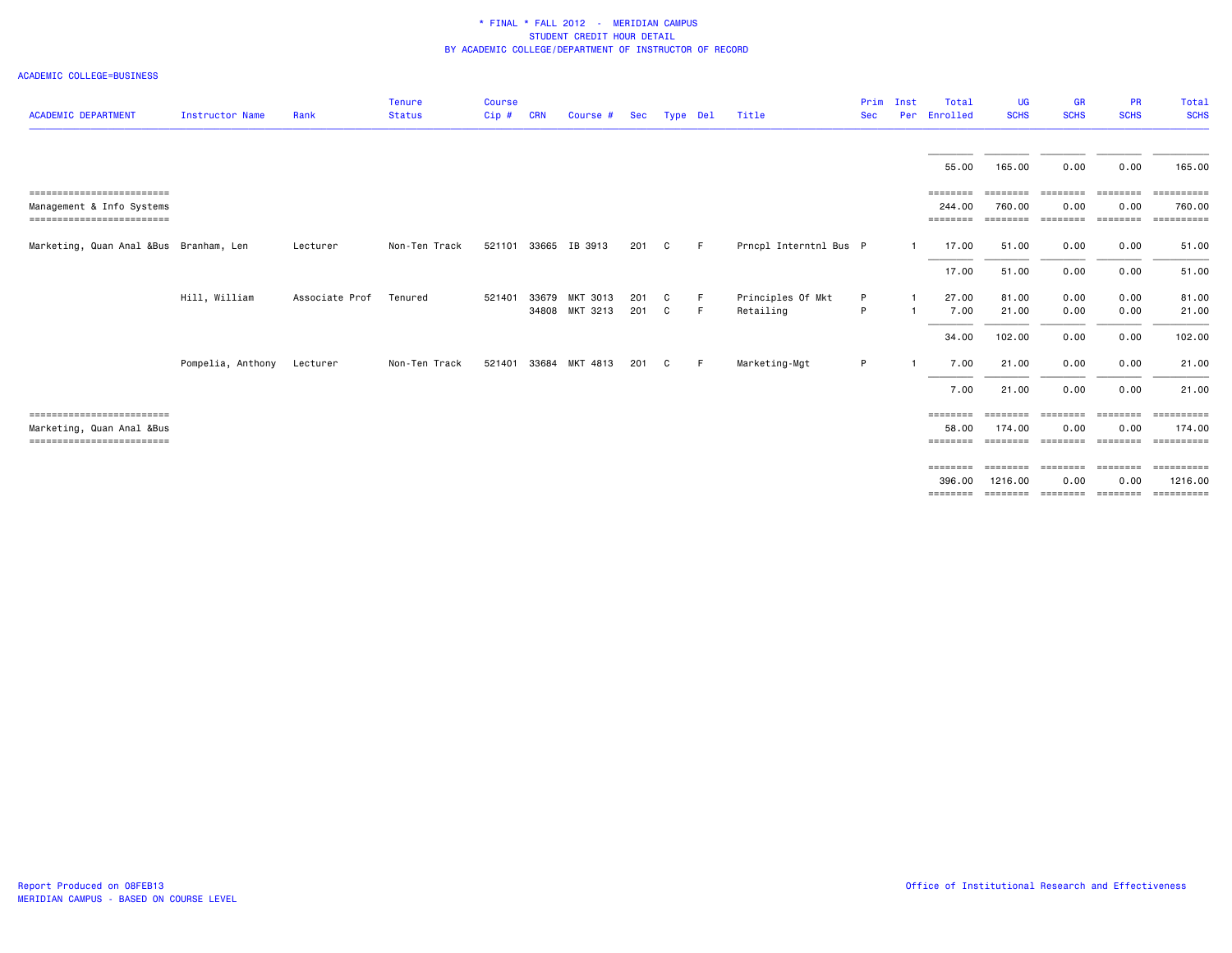|                                         |                             |                | <b>Tenure</b>  | <b>Course</b> |              |                       |     |              |             |                        | Prim       | Inst           | Total        | <b>UG</b>   | <b>GR</b>   | PR          | Total       |
|-----------------------------------------|-----------------------------|----------------|----------------|---------------|--------------|-----------------------|-----|--------------|-------------|------------------------|------------|----------------|--------------|-------------|-------------|-------------|-------------|
| <b>ACADEMIC DEPARTMENT</b>              | <b>Instructor Name</b>      | Rank           | <b>Status</b>  | $Cip \#$      | <b>CRN</b>   | Course #              | Sec | Type Del     |             | Title                  | <b>Sec</b> |                | Per Enrolled | <b>SCHS</b> | <b>SCHS</b> | <b>SCHS</b> | <b>SCHS</b> |
| Counseling & Educational James, Marilyn |                             | Non-Faculty    | Not Applicable | 421601        | 33562        | COE 4743              | 201 | C            | F.          | Gender Issues In Cou P |            | $\mathbf{1}$   | 2.00         | 6.00        | 0.00        | 0.00        | 6.00        |
|                                         |                             |                |                |               | 33564        | COE 6743              | 201 | C            | F.          | Gender Issues In Cou P |            | $\mathbf{1}$   | 4.00         | 0.00        | 12.00       | 0.00        | 12.00       |
|                                         |                             |                |                |               |              |                       |     |              |             |                        |            |                | 6.00         | 6.00        | 12.00       | 0.00        | 18.00       |
|                                         | Joiner, Lindsey             | Lecturer       | Non-Ten Track  | 131101        | 33569        | COE 8150              | 201 | E            | F           | Aca Yr Field Exp I-P P |            | $\mathbf{1}$   | 3.00         | 0.00        | 18.00       | 0.00        | 18.00       |
|                                         |                             |                |                |               | 33571        | COE 8183              | 201 | C            | F.          | Utilizing Art in Cou P |            | $\overline{1}$ | 4.00         | 0.00        | 12.00       | 0.00        | 12.00       |
|                                         |                             |                |                |               | 33573        | COE 8730              | 201 | E            | $\mathsf F$ | Internship             | P          | $\overline{1}$ | 1.00         | 0.00        | 6.00        | 0.00        | 6.00        |
|                                         |                             |                |                |               | 33576        | COE 8740              | 201 | E            | F.          | Acad Yr Field ExpII- P |            | $\mathbf{1}$   | 1.00         | 0.00        | 3.00        | 0.00        | 3.00        |
|                                         |                             |                |                |               | 420601 33566 | COE 8053              | 201 | E            | F.          | Practicum              | P          | $\mathbf{1}$   | 2.00         | 0.00        | 6.00        | 0.00        | 6.00        |
|                                         |                             |                |                |               | 33578        | COE 8750              | 201 | E            | F           | Internship             | P          | $\mathbf{1}$   | 1.00         | 0.00        | 6.00        | 0.00        | 6.00        |
|                                         |                             |                |                |               |              |                       |     |              |             |                        |            |                | 12.00        | 0.00        | 51.00       | 0.00        | 51.00       |
|                                         | McCaskill-Mitchell Lecturer |                | Non-Ten Track  |               |              | 130407 33548 CCL 8113 | 201 | C            | F.          | Comm Col Hist/Philos P |            | $\mathbf{1}$   | 8.00         | 0.00        | 24.00       | 0.00        | 24.00       |
|                                         |                             |                |                |               |              |                       |     |              |             |                        |            |                | 8.00         | 0.00        | 24.00       | 0.00        | 24.00       |
|                                         | McDonald, Richard           | Lecturer       | Non-Ten Track  |               |              | 131101 33582 COE 8923 | 201 | C            | F           | Seminar School Couns P |            | $\mathbf{1}$   | 4.00         | 0.00        | 12.00       | 0.00        | 12.00       |
|                                         |                             |                |                |               |              |                       |     |              |             |                        |            |                | 4.00         | 0.00        | 12.00       | 0.00        | 12.00       |
|                                         | Porter, Julia               | Non-Faculty    | Not Applicable | 420601        | 36088        | COE 7000              | 201 | Ι.           | F           | Directed Indiv Study P |            | $\mathbf{1}$   | 1.00         | 0.00        | 1.00        | 0.00        | 1.00        |
|                                         |                             |                |                |               |              | 36093 COE 7000        | 202 | $\mathbf{I}$ | F.          | Directed Indiv Study P |            | $\mathbf{1}$   | 1.00         | 0.00        | 3.00        | 0.00        | 3.00        |
|                                         |                             |                |                |               |              |                       |     |              |             |                        |            |                | 2.00         | 0.00        | 4.00        | 0.00        | 4.00        |
|                                         | Storms, Betsy               | Lecturer       | Non-Ten Track  |               |              | 511501 33581 COE 8773 | 201 | C            | F.          | Counsel Chem Dep Cli P |            | $\mathbf{1}$   | 4.00         | 0.00        | 12.00       | 0.00        | 12.00       |
|                                         |                             |                |                |               |              |                       |     |              |             |                        |            |                | 4.00         | 0.00        | 12.00       | 0.00        | 12.00       |
|                                         |                             |                |                |               |              |                       |     |              |             |                        |            |                |              |             |             |             |             |
|                                         | Thomas, George              | Lecturer       | Non-Ten Track  |               |              | 130604 33640 EPY 6313 | 201 | C            | -F          | Measure & Eval         | P          |                | 29.00        | 0.00        | 87.00       | 0.00        | 87.00       |
|                                         |                             |                |                |               |              |                       |     |              |             |                        |            |                | 29.00        | 0.00        | 87.00       | 0.00        | 87.00       |
|                                         | Watson, Joshua              | Associate Prof | Tenured        | 130603        | 33639        | EPY 6214              | 201 | C            | F           | Ed & Psy Statistics P  |            | $\mathbf{1}$   | 9.00         | 0.00        | 36.00       | 0.00        | 36.00       |
|                                         |                             |                |                | 420201        | 33641        | EPY 8263              | 201 | C            | F.          | Psy Test Ed Rel Set P  |            | $\mathbf{1}$   | 13.00        | 0.00        | 39.00       | 0.00        | 39.00       |
|                                         |                             |                |                | 420601        | 33565        | COE 8023              | 201 | C            | F           | Counseling Theory      | P          | $\mathbf{1}$   | 9.00         | 0.00        | 27.00       | 0.00        | 27.00       |
|                                         |                             |                |                |               |              | 36318 COE 7000        | 203 | $\mathbf{I}$ | F.          | Directed Indiv Study P |            | $\mathbf{1}$   | 1.00         | 0.00        | 3.00        | 0.00        | 3.00        |
|                                         |                             |                |                |               |              |                       |     |              |             |                        |            |                | 32.00        | 0.00        | 105.00      | 0.00        | 105.00      |
|                                         | Weir, Karla                 | Lecturer       | Non-Ten Track  |               |              | 130101 33637 EPY 3143 | 201 | C            | F           | Human Develop And Le P |            | $\mathbf{1}$   | 9.00         | 27.00       | 0.00        | 0.00        | 27.00       |
|                                         |                             |                |                |               |              | 33638 EPY 3253        | 201 | C            | F.          | Evaluating Learning P  |            | $\mathbf{1}$   | 6.00         | 18.00       | 0.00        | 0.00        | 18.00       |
|                                         |                             |                |                |               |              |                       |     |              |             |                        |            |                | 15.00        | 45.00       | 0.00        | 0.00        | 45.00       |
|                                         | Wozny, Darren               | Associate Prof | Tenured        | 131101        | 33568        | COE 8063              | 201 | C            | F           | Res Tech For Counsel P |            | $\mathbf{1}$   | 7.00         | 0.00        | 21.00       | 0.00        | 21.00       |
|                                         |                             |                |                |               |              | 190703 33572 COE 8303 | 201 | C            | F           | Family Couns Theory P  |            | $\mathbf{1}$   | 9.00         | 0.00        | 27.00       | 0.00        | 27.00       |
|                                         |                             |                |                |               |              |                       |     |              |             |                        |            |                | 16.00        | 0.00        | 48.00       | 0.00        | 48.00       |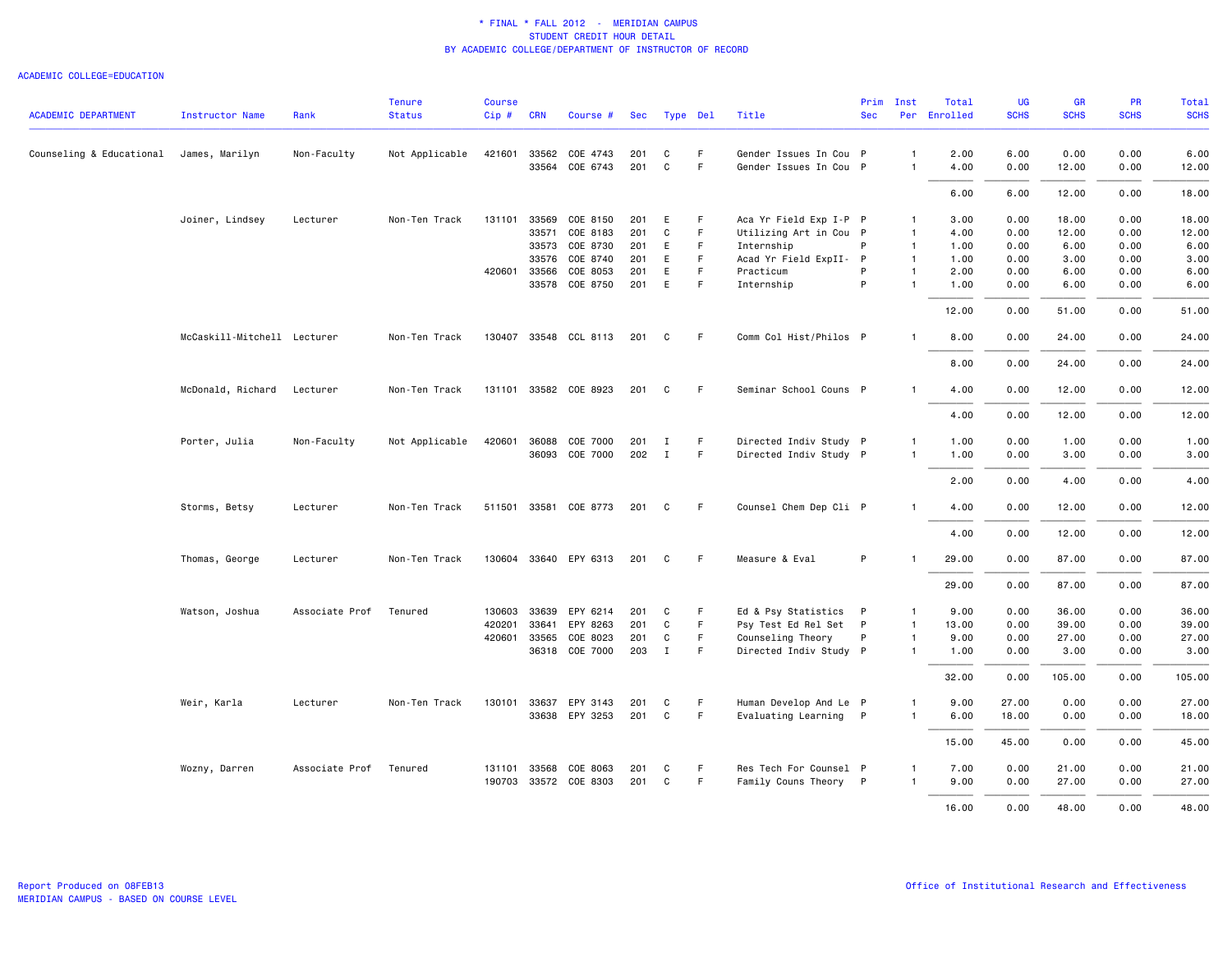| <b>ACADEMIC DEPARTMENT</b>                                                        | <b>Instructor Name</b>      | Rank           | <b>Tenure</b><br><b>Status</b> | <b>Course</b><br>$Cip$ # | <b>CRN</b> | Course #              | Sec   | Type Del |    | Title                  | <b>Sec</b>   | Prim Inst      | Total<br>Per Enrolled          | <b>UG</b><br><b>SCHS</b> | <b>GR</b><br><b>SCHS</b> | <b>PR</b><br><b>SCHS</b>  | <b>Total</b><br><b>SCHS</b>                                                                                                                                                                                                                                                                                                                                                                                                                                                                  |
|-----------------------------------------------------------------------------------|-----------------------------|----------------|--------------------------------|--------------------------|------------|-----------------------|-------|----------|----|------------------------|--------------|----------------|--------------------------------|--------------------------|--------------------------|---------------------------|----------------------------------------------------------------------------------------------------------------------------------------------------------------------------------------------------------------------------------------------------------------------------------------------------------------------------------------------------------------------------------------------------------------------------------------------------------------------------------------------|
| ------------------------<br>Counseling & Educational<br>------------------------- |                             |                |                                |                          |            |                       |       |          |    |                        |              |                | ========<br>128,00<br>======== | $= 222222222$<br>51.00   | 355,00<br>========       | $= = = = = = = =$<br>0.00 | ==========<br>406.00<br>$\begin{minipage}{0.03\linewidth} \hspace*{-0.2cm} \textbf{if the number of } \textit{if} \textit{if} \textit{if} \textit{if} \textit{if} \textit{if} \textit{if} \textit{if} \textit{if} \textit{if} \textit{if} \textit{if} \textit{if} \textit{if} \textit{if} \textit{if} \textit{if} \textit{if} \textit{if} \textit{if} \textit{if} \textit{if} \textit{if} \textit{if} \textit{if} \textit{if} \textit{if} \textit{if} \textit{if} \textit{if} \textit{if} \$ |
| Curriculum, Instruction & Bennett-Ott, Belin Lecturer                             |                             |                | Non-Ten Track                  |                          |            | 131001 33628 EDX 8173 | 201   | C        | F  | Sp Ed In Reg Classrm P |              | $\mathbf{1}$   | 9.00                           | 0.00                     | 27.00                    | 0.00                      | 27.00                                                                                                                                                                                                                                                                                                                                                                                                                                                                                        |
|                                                                                   |                             |                |                                |                          |            |                       |       |          |    |                        |              |                | 9.00                           | 0.00                     | 27.00                    | 0.00                      | 27.00                                                                                                                                                                                                                                                                                                                                                                                                                                                                                        |
|                                                                                   | Benton, Gary                | Lecturer       | Non-Ten Track                  |                          |            | 130701 33611 EDF 8323 | 201   | C        | F  | Comparative Ed         | P            | $\mathbf{1}$   | 12.00                          | 0.00                     | 36.00                    | 0.00                      | 36.00                                                                                                                                                                                                                                                                                                                                                                                                                                                                                        |
|                                                                                   |                             |                |                                |                          |            |                       |       |          |    |                        |              |                | 12.00                          | 0.00                     | 36.00                    | 0.00                      | 36.00                                                                                                                                                                                                                                                                                                                                                                                                                                                                                        |
|                                                                                   | Bryan, Laura                | Lecturer       | Non-Ten Track                  | 130601                   |            | 33612 EDF 8363        | 201   | C        | F  | Func & Met Res In Ed P |              | 1              | 17.00                          | 0.00                     | 51.00                    | 0.00                      | 51.00                                                                                                                                                                                                                                                                                                                                                                                                                                                                                        |
|                                                                                   |                             |                |                                |                          |            | 131202 33605 EDE 8523 | 201   | C        | F  | Lang Art & Lit Devel P |              | $\mathbf{1}$   | 2.00                           | 0.00                     | 6.00                     | 0.00                      | 6.00                                                                                                                                                                                                                                                                                                                                                                                                                                                                                         |
|                                                                                   |                             |                |                                |                          |            |                       |       |          |    |                        |              |                | 19.00                          | 0.00                     | 57.00                    | 0.00                      | 57.00                                                                                                                                                                                                                                                                                                                                                                                                                                                                                        |
|                                                                                   | Cash, Jon                   | Instructor     | Non-Ten Track                  | 420101                   | 34830      | EDX 3233              | 201   | C        | F. | Contin Mgt W/Ex Chld P |              | $\mathbf{1}$   | 8.00                           | 24.00                    | 0.00                     | 0.00                      | 24.00                                                                                                                                                                                                                                                                                                                                                                                                                                                                                        |
|                                                                                   |                             |                |                                | 429999                   | 33627      | EDX 3213              | 201   | C        | F  | Psy of Excep Chld & P  |              | $\mathbf{1}$   | 16.00                          | 48.00                    | 0.00                     | 0.00                      | 48.00                                                                                                                                                                                                                                                                                                                                                                                                                                                                                        |
|                                                                                   |                             |                |                                |                          | 34800      | EDX 3213              | 202   | C        | F  | Psy of Excep Chld &    | $\mathsf{P}$ | $\overline{1}$ | 35.00                          | 105.00                   | 0.00                     | 0.00                      | 105.00                                                                                                                                                                                                                                                                                                                                                                                                                                                                                       |
|                                                                                   |                             |                |                                |                          | 34831      | EDX 3223              | 201   | C        | F. | Intro To Em/Bd         | P            | $\mathbf{1}$   | 19.00                          | 57.00                    | 0.00                     | 0.00                      | 57.00                                                                                                                                                                                                                                                                                                                                                                                                                                                                                        |
|                                                                                   |                             |                |                                |                          |            |                       |       |          |    |                        |              |                | 78.00                          | 234.00                   | 0.00                     | 0.00                      | 234.00                                                                                                                                                                                                                                                                                                                                                                                                                                                                                       |
|                                                                                   | Fortson, Brenda             | Lecturer       | Non-Ten Track                  |                          |            | 131202 33609 EDF 3423 | 201   | C        | F  | Exploring Diversity P  |              | $\mathbf{1}$   | 13.00                          | 39.00                    | 0.00                     | 0.00                      | 39.00                                                                                                                                                                                                                                                                                                                                                                                                                                                                                        |
|                                                                                   |                             |                |                                |                          |            |                       |       |          |    |                        |              |                | 13.00                          | 39.00                    | 0.00                     | 0.00                      | 39.00                                                                                                                                                                                                                                                                                                                                                                                                                                                                                        |
|                                                                                   | Harper, Sallie              | Associate Prof | Tenured                        | 131202                   | 33596      | EDE 3443              | 201   | C        | F. | Creat Arts Elem /Mid P |              | 1              | 14.00                          | 42.00                    | 0.00                     | 0.00                      | 42.00                                                                                                                                                                                                                                                                                                                                                                                                                                                                                        |
|                                                                                   |                             |                |                                |                          | 34802      | EDE 8313              | 201   | C        | F. | Thry & Dev Child Ed P  |              | $\mathbf{1}$   | 7.00                           | 0.00                     | 21.00                    | 0.00                      | 21.00                                                                                                                                                                                                                                                                                                                                                                                                                                                                                        |
|                                                                                   |                             |                |                                |                          |            | 131311 34801 EDE 3523 | 201   | C        | F  | Found EL/ML Math Edu P |              | $\mathbf{1}$   | 6.00                           | 18.00                    | 0.00                     | 0.00                      | 18.00                                                                                                                                                                                                                                                                                                                                                                                                                                                                                        |
|                                                                                   |                             |                |                                |                          |            |                       |       |          |    |                        |              |                | 27.00                          | 60.00                    | 21.00                    | 0.00                      | 81.00                                                                                                                                                                                                                                                                                                                                                                                                                                                                                        |
|                                                                                   | Hollingsworth, Sta Lecturer |                | Non-Ten Track                  | 130407                   |            | 36438 CCL 8243        | 201   | E        | F  | Intern Comm College P  |              | $\mathbf{1}$   | 6.00                           | 0.00                     | 18.00                    | 0.00                      | 18.00                                                                                                                                                                                                                                                                                                                                                                                                                                                                                        |
|                                                                                   |                             |                |                                |                          |            | 131299 34806 EDS 8990 | 201   | C        | F. | Special Topic In EDS P |              | $\mathbf{1}$   | 3.00                           | 0.00                     | 9.00                     | 0.00                      | 9.00                                                                                                                                                                                                                                                                                                                                                                                                                                                                                         |
|                                                                                   |                             |                |                                |                          |            |                       |       |          |    |                        |              |                | 9.00                           | 0.00                     | 27.00                    | 0.00                      | 27.00                                                                                                                                                                                                                                                                                                                                                                                                                                                                                        |
|                                                                                   |                             |                |                                |                          |            |                       |       |          |    |                        |              |                |                                |                          |                          |                           |                                                                                                                                                                                                                                                                                                                                                                                                                                                                                              |
|                                                                                   | Massey, Mary                | Lecturer       | Non-Ten Track                  | 131316 33597             |            | EDE 4113              | 201   | C        | F  | Teach Elem/Mid Level P |              | $\mathbf{1}$   | 29.00                          | 87.00                    | 0.00                     | 0.00                      | 87.00                                                                                                                                                                                                                                                                                                                                                                                                                                                                                        |
|                                                                                   |                             |                |                                |                          |            | 450101 33608 EDF 3333 | 202   | C        | F. | Social Foundation Ed P |              | $\mathbf{1}$   | 15.00                          | 45.00                    | 0.00                     | 0.00                      | 45.00                                                                                                                                                                                                                                                                                                                                                                                                                                                                                        |
|                                                                                   |                             |                |                                |                          |            |                       |       |          |    |                        |              |                | 44.00                          | 132.00                   | 0.00                     | 0.00                      | 132.00                                                                                                                                                                                                                                                                                                                                                                                                                                                                                       |
|                                                                                   | McCarra, Janet              | Assistant Prof | Ten Track                      | 131202 33600             |            | EDE 4883              | 201   | C        | F. | Manag Elem/Mid Lvl C P |              | $\mathbf{1}$   | 8.00                           | 24.00                    | 0.00                     | 0.00                      | 24.00                                                                                                                                                                                                                                                                                                                                                                                                                                                                                        |
|                                                                                   |                             |                |                                |                          | 33606      | EDE 8633              | 201   | B        | F  | The Teaching of Writ P |              | $\mathbf{1}$   | 8.00                           | 0.00                     | 24.00                    | 0.00                      | 24.00                                                                                                                                                                                                                                                                                                                                                                                                                                                                                        |
|                                                                                   |                             |                |                                |                          |            | 33708 RDG 8713        | 201   | E        | F  | Tch Struggling Reade P |              | $\mathbf{1}$   | 7.00                           | 0.00                     | 21.00                    | 0.00                      | 21.00                                                                                                                                                                                                                                                                                                                                                                                                                                                                                        |
|                                                                                   |                             |                |                                |                          |            |                       |       |          |    |                        |              |                | 23.00                          | 24.00                    | 45.00                    | 0.00                      | 69.00                                                                                                                                                                                                                                                                                                                                                                                                                                                                                        |
|                                                                                   | McDill, Ina                 | Lecturer       | Non-Ten Track                  |                          |            | 231101 36018 EDF 3413 | 201 C |          | F. | Writing For Thinking P |              | $\mathbf{1}$   | 9.00                           | 27.00                    | 0.00                     | 0.00                      | 27.00                                                                                                                                                                                                                                                                                                                                                                                                                                                                                        |
|                                                                                   |                             |                |                                |                          |            |                       |       |          |    |                        |              |                | 9.00                           | 27.00                    | 0.00                     | 0.00                      | 27.00                                                                                                                                                                                                                                                                                                                                                                                                                                                                                        |
|                                                                                   | McIntosh, Regina            | Non-Faculty    | Not Applicable                 |                          |            | 131202 36646 EDE 4896 | 203 E |          | F  | Elem/Mid Levl Intern P |              | $\mathbf{1}$   | 1.00                           | 6.00                     | 0.00                     | 0.00                      | 6.00                                                                                                                                                                                                                                                                                                                                                                                                                                                                                         |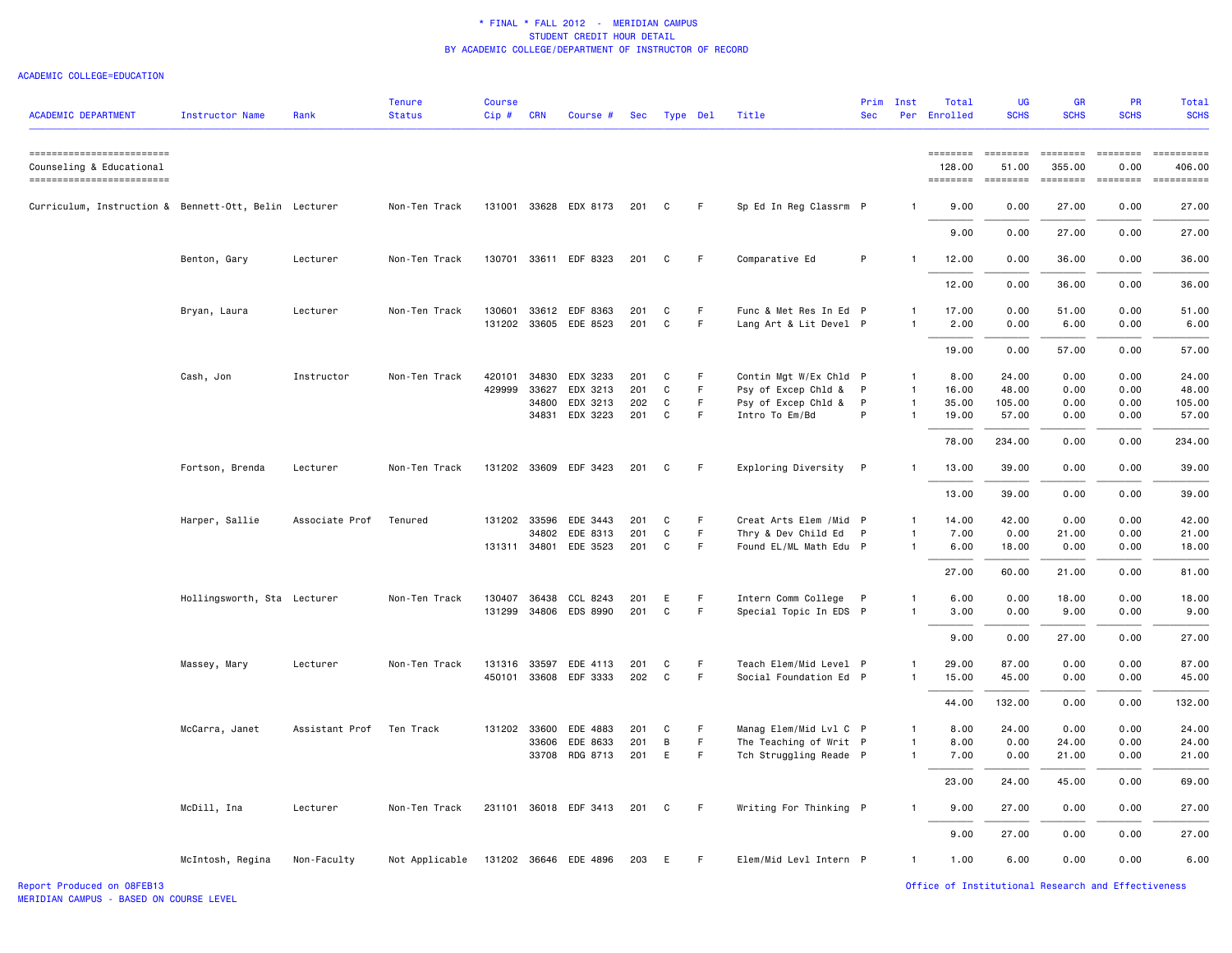#### ACADEMIC COLLEGE=EDUCATION

| <b>ACADEMIC DEPARTMENT</b>                 | Instructor Name                   | Rank           | <b>Tenure</b><br><b>Status</b> | <b>Course</b><br>Cip# | <b>CRN</b>            | Course #                          | Sec        | Type Del     |             | Title                                            | Prim<br><b>Sec</b> | Inst                           | Total<br>Per Enrolled | UG<br><b>SCHS</b> | <b>GR</b><br><b>SCHS</b> | PR<br><b>SCHS</b> | Total<br><b>SCHS</b> |
|--------------------------------------------|-----------------------------------|----------------|--------------------------------|-----------------------|-----------------------|-----------------------------------|------------|--------------|-------------|--------------------------------------------------|--------------------|--------------------------------|-----------------------|-------------------|--------------------------|-------------------|----------------------|
|                                            |                                   |                |                                |                       |                       |                                   |            |              |             |                                                  |                    |                                |                       |                   |                          |                   |                      |
| Curriculum, Instruction & McIntosh, Regina |                                   | Non-Faculty    | Not Applicable                 |                       |                       | 131202 36649 EDE 4886             | 203        | E            | -F          | Elem.Mid Lvl Interns P                           |                    | $\mathbf{1}$                   | 1.00                  | 6.00              | 0.00                     | 0.00              | 6.00                 |
|                                            |                                   |                |                                |                       |                       |                                   |            |              |             |                                                  |                    |                                | 2.00                  | 12.00             | 0.00                     | 0.00              | 12.00                |
|                                            | McNeill, Roy                      | Lecturer       | Non-Ten Track                  |                       |                       | 131203 33625 EDS 8243             | 201        | C            | $\mathsf F$ | Adv. Plan Manage Lea P                           |                    | -1                             | 13.00                 | 0.00              | 39.00                    | 0.00              | 39.00                |
|                                            |                                   |                |                                |                       |                       | 131205 33626 EDS 8613             | 201        | C            | F           | Mdle & Sec Sch Curr P                            |                    | $\mathbf{1}$                   | 6.00                  | 0.00              | 18.00                    | 0.00              | 18.00                |
|                                            |                                   |                |                                |                       |                       |                                   |            |              |             |                                                  |                    |                                | 19.00                 | 0.00              | 57.00                    | 0.00              | 57.00                |
|                                            | Nowell, Brenda                    | Non-Faculty    | Not Applicable                 |                       |                       | 131205 33621 EDS 4886             | 201        | F            | F.          | Teach Intern in Sec                              | P                  | $\mathbf{1}$                   | 3.00                  | 18.00             | 0.00                     | 0.00              | 18.00                |
|                                            |                                   |                |                                |                       |                       | 33622 EDS 4896                    | 201        | F            | F           | Teach Intern in Sec P                            |                    | $\overline{1}$                 | 3.00                  | 18.00             | 0.00                     | 0.00              | 18.00                |
|                                            |                                   |                |                                |                       |                       |                                   |            |              |             |                                                  |                    |                                | 6.00                  | 36.00             | 0.00                     | 0.00              | 36.00                |
|                                            | Pickett, Sydney                   | Lecturer       | Non-Ten Track                  |                       |                       | 131202 36643 EDE 4886             | 202        | E            | F           | Elem.Mid Lvl Interns P                           |                    | $\mathbf{1}$                   | 1.00                  | 6.00              | 0.00                     | 0.00              | 6.00                 |
|                                            |                                   |                |                                |                       |                       | 36645 EDE 4896                    | 202        | E            | F.          | Elem/Mid Levl Intern P                           |                    | $\mathbf{1}$                   | 1.00                  | 6.00              | 0.00                     | 0.00              | 6.00                 |
|                                            |                                   |                |                                |                       |                       |                                   |            |              |             |                                                  |                    |                                | 2.00                  | 12.00             | 0.00                     | 0.00              | 12.00                |
|                                            | Ratliff, Lindon                   | Assistant Prof | Ten Track                      |                       |                       | 130101 33624 EDS 8103             | 201        | C            | -F          | Adv Meth in Mid/Sec P                            |                    | $\mathbf{1}$                   | 5.00                  | 0.00              | 15.00                    | 0.00              | 15.00                |
|                                            |                                   |                |                                |                       |                       | 131318 33618 EDS 4643             | 201        | C            | F           | Method Teach Soc Stu P                           |                    | $\mathbf{1}$                   | 4.00                  | 12.00             | 0.00                     | 0.00              | 12.00                |
|                                            |                                   |                |                                |                       |                       |                                   |            |              |             |                                                  |                    |                                | 9.00                  | 12.00             | 15.00                    | 0.00              | 27.00                |
|                                            | Reynolds, Diane                   | Non-Faculty    | Not Applicable                 |                       | 131205 36647          | EDS 4886                          | 202        | -F           | F           | Teach Intern in Sec                              | $\mathsf{P}$       | $\mathbf{1}$                   | 2.00                  | 12.00             | 0.00                     | 0.00              | 12.00                |
|                                            |                                   |                |                                |                       |                       | 36648 EDS 4896                    | 202        | F            | F           | Teach Intern in Sec P                            |                    | $\mathbf{1}$                   | 2.00                  | 12.00             | 0.00                     | 0.00              | 12.00                |
|                                            |                                   |                |                                |                       |                       |                                   |            |              |             |                                                  |                    |                                | 4.00                  | 24.00             | 0.00                     | 0.00              | 24.00                |
|                                            | Schroeder, Anna                   | Non-Faculty    | Not Applicable                 | 131202 33601          |                       | EDE 4886                          | 201        | E            | F.          | Elem.Mid Lvl Interns P                           |                    | $\mathbf{1}$                   | 6.00                  | 36.00             | 0.00                     | 0.00              | 36.00                |
|                                            |                                   |                |                                |                       | 33603                 | EDE 4896                          | 201        | E            | F.          | Elem/Mid Levl Intern P                           |                    | $\mathbf{1}$                   | 6.00                  | 36.00             | 0.00                     | 0.00              | 36.00                |
|                                            |                                   |                |                                |                       |                       |                                   |            |              |             |                                                  |                    |                                | 12.00                 | 72.00             | 0.00                     | 0.00              | 72.00                |
|                                            | Shirley, Tory                     | Assistant Prof | Ten Track                      |                       | 131318 33599          | EDE 4143                          | 201        | C            | -F          | Teach Elem/Mid Lvl S P                           |                    | $\mathbf{1}$                   | 29.00                 | 87.00             | 0.00                     | 0.00              | 87.00                |
|                                            |                                   |                |                                |                       |                       | 230101 33595 EDE 3343             | 201        | C            | F           | Teach Adoles Lit                                 | P                  | $\mathbf{1}$                   | 8.00                  | 24.00             | 0.00                     | 0.00              | 24.00                |
|                                            |                                   |                |                                |                       |                       |                                   |            |              |             |                                                  |                    |                                | 37.00                 | 111.00            | 0.00                     | 0.00              | 111.00               |
|                                            | Triplett, Kimberly Assistant Prof |                | Ten Track                      |                       | 131202 33591          | EDE 3123                          | 201        | C            | F.          | Early Childhood Ed                               | $\mathsf{P}$       | $\mathbf{1}$                   | 25.00                 | 75.00             | 0.00                     | 0.00              | 75.00                |
|                                            |                                   |                |                                |                       | 131311 33598          | EDE 4123<br>131315 33702 RDG 3113 | 201<br>201 | C<br>C       | F.<br>F     | Teach Elem/Mid Level P<br>Early Literacy Instr P |                    | $\mathbf{1}$<br>$\mathbf{1}$   | 29.00<br>23.00        | 87.00<br>69.00    | 0.00<br>0.00             | 0.00<br>0.00      | 87.00<br>69.00       |
|                                            |                                   |                |                                |                       |                       |                                   |            |              |             |                                                  |                    |                                |                       |                   |                          |                   |                      |
|                                            |                                   |                |                                |                       |                       |                                   |            |              |             |                                                  |                    |                                | 77.00                 | 231.00            | 0.00                     | 0.00              | 231.00               |
|                                            | Tucker, Carolyn                   | Lecturer       | Non-Ten Track                  |                       | 131305 33707          | RDG 4133                          | 201        | C            | F           | Integrat Lang Art In P                           |                    | $\overline{1}$                 | 29.00                 | 87.00             | 0.00                     | 0.00              | 87.00                |
|                                            |                                   |                |                                |                       | 131315 33594<br>33703 | EDE 3233<br>RDG 3113              | 201<br>202 | C<br>C       | F.<br>F     | Teach Lit at Elem/Mi P<br>Early Literacy Instr P |                    | $\overline{1}$<br>$\mathbf{1}$ | 10.00<br>14.00        | 30.00<br>42.00    | 0.00<br>0.00             | 0.00<br>0.00      | 30.00<br>42.00       |
|                                            |                                   |                |                                |                       |                       | 33705 RDG 3123                    | 202        | $\mathbf{C}$ | F.          | Early Lit Instruct I P                           |                    | $\mathbf{1}$                   | 12.00                 | 36.00             | 0.00                     | 0.00              | 36.00                |
|                                            |                                   |                |                                |                       |                       |                                   |            |              |             |                                                  |                    |                                | 65.00                 | 195.00            | 0.00                     | 0.00              | 195.00               |
|                                            | Waddell, Suzanne                  | Instructor     | Non-Ten Track                  |                       |                       | 131202 33592 EDE 3123             | 202        | C            | -F          | Early Childhood Ed                               | P                  | $\mathbf{1}$                   | 12.00                 | 36.00             | 0.00                     | 0.00              | 36.00                |
|                                            |                                   |                |                                |                       | 34799                 | EDF 3423                          | 202        | C            | F           | Exploring Diversity P                            |                    | $\overline{1}$                 | 18.00                 | 54.00             | 0.00                     | 0.00              | 54.00                |
|                                            |                                   |                |                                |                       |                       | 131315 33704 RDG 3123             | 201        | C            | F.          | Early Lit Instruct I P                           |                    | $\mathbf{1}$                   | 24.00                 | 72.00             | 0.00                     | 0.00              | 72.00                |

Report Produced on 08FEB13 Office of Institutional Research and Effectiveness